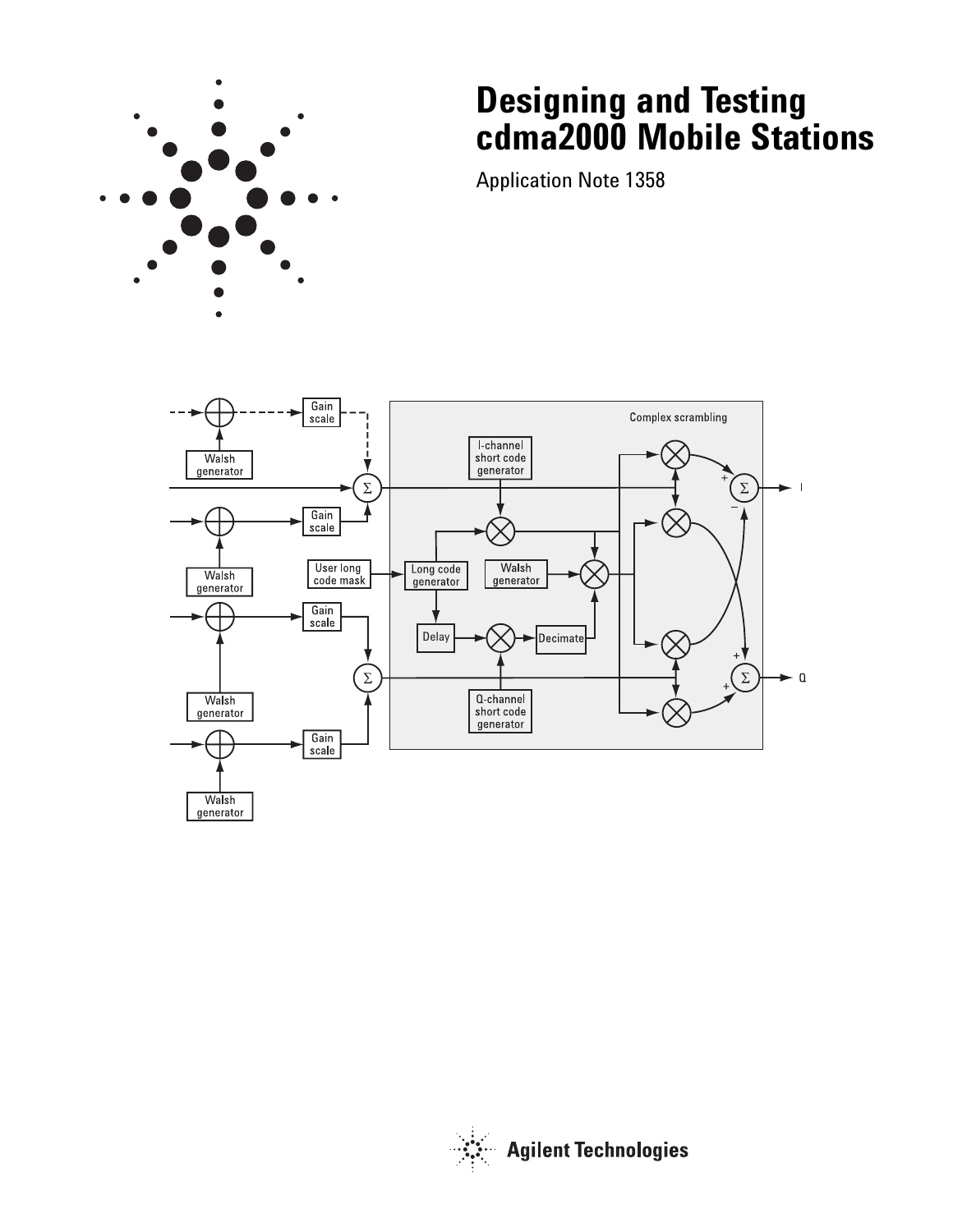# **Table of Contents**

| 1            |                  | Basic Concepts of cdma2000 4<br>1.3 Forward link air interface $\ldots \ldots \ldots \ldots \ldots \ldots \ldots \ldots \ldots$                                                                          |
|--------------|------------------|----------------------------------------------------------------------------------------------------------------------------------------------------------------------------------------------------------|
| $\mathbf{2}$ |                  | Design and Measurement Issues 9<br>2.1.1<br>2.1.2<br><b>ACPR</b><br>2.2.1<br>2.2.2<br>2.2.3<br>2.2.4<br>Symbol power versus time 24<br>2.2.5<br>2.2.6<br>2.3.1<br>Quasi-orthogonal functions 26<br>2.3.2 |
|              | <b>Appendix:</b> | Agilent Solutions for cdma2000 MS Design and Test 27                                                                                                                                                     |
|              |                  |                                                                                                                                                                                                          |
|              |                  |                                                                                                                                                                                                          |
|              |                  |                                                                                                                                                                                                          |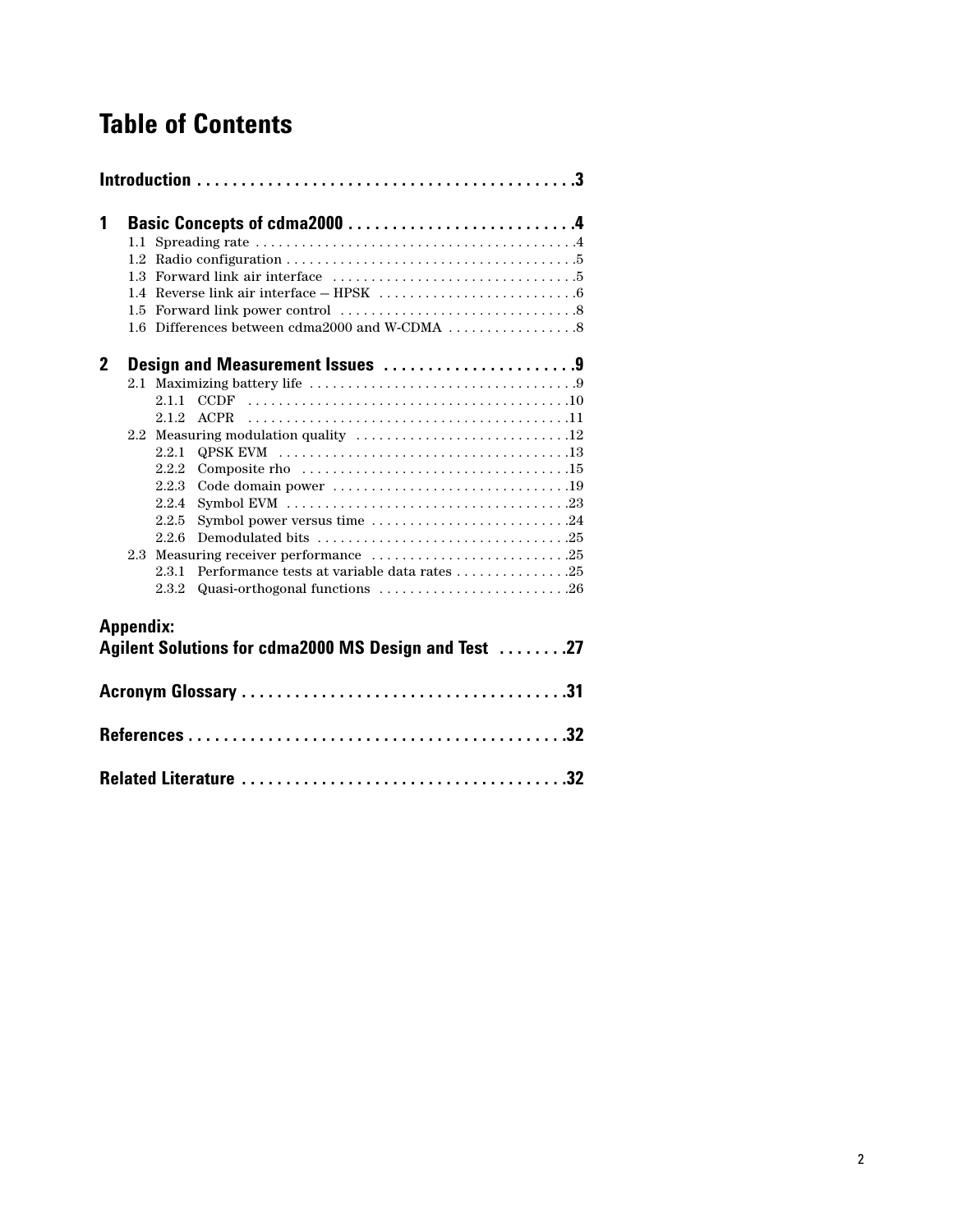## **Introduction**

One of the technologies meeting the IMT-2000 requirements for a third generation (3G) global wireless communications system is cdma2000, also known as IS-20001. The Third-Generation Partnership Project 2 (3GPP2) wrote the specification for this wideband code division multiple access (CDMA) system as a derivative of the IS-95-B CDMA system, also known as cdmaOne. The 3GPP2 organizational partners are the Japanese Association of Radio Industries and Businesses (ARIB), Telecommunication Technology Committee (TTC), Telecommunications Industries Association (TIA), and Korean Telecommunications Technology Association (TTA).

As the IS-2000 standards are finalized, the first mobile station designs are being completed and tested. This application note describes mobile station (MS) design and measurement issues at the physical layer (layer 1) that may differ between cdma2000 and cdmaOne. Although it focuses on the last stages of MS development, it is also useful for engineers working in the early stages of manufacturing. The application note also provides a list of Agilent Technologies' cdma2000 solutions for these topics.

This application note assumes that you are familiar with cdmaOne measurements and technology basics. cdmaOne is used as a reference throughout this application note. The main differences between cdmaOne and cdma2000 systems and the corresponding design and measurement implications are highlighted. For more information on cdmaOne measurements see **[1]**.

This application note can be downloaded from the Agilent Technologies Web site and printed locally from: **http://www.agilent.com/find/cdma2000** located under "Key Library Information".

<sup>1.</sup> IS-2000 is the Telecommunications Industries Association's (TIA's) standard for 3G technology that is an evolution of cdmaOne technology. cdma2000, which is often used interchangeably with IS-2000, is also used to refer to the access format and system.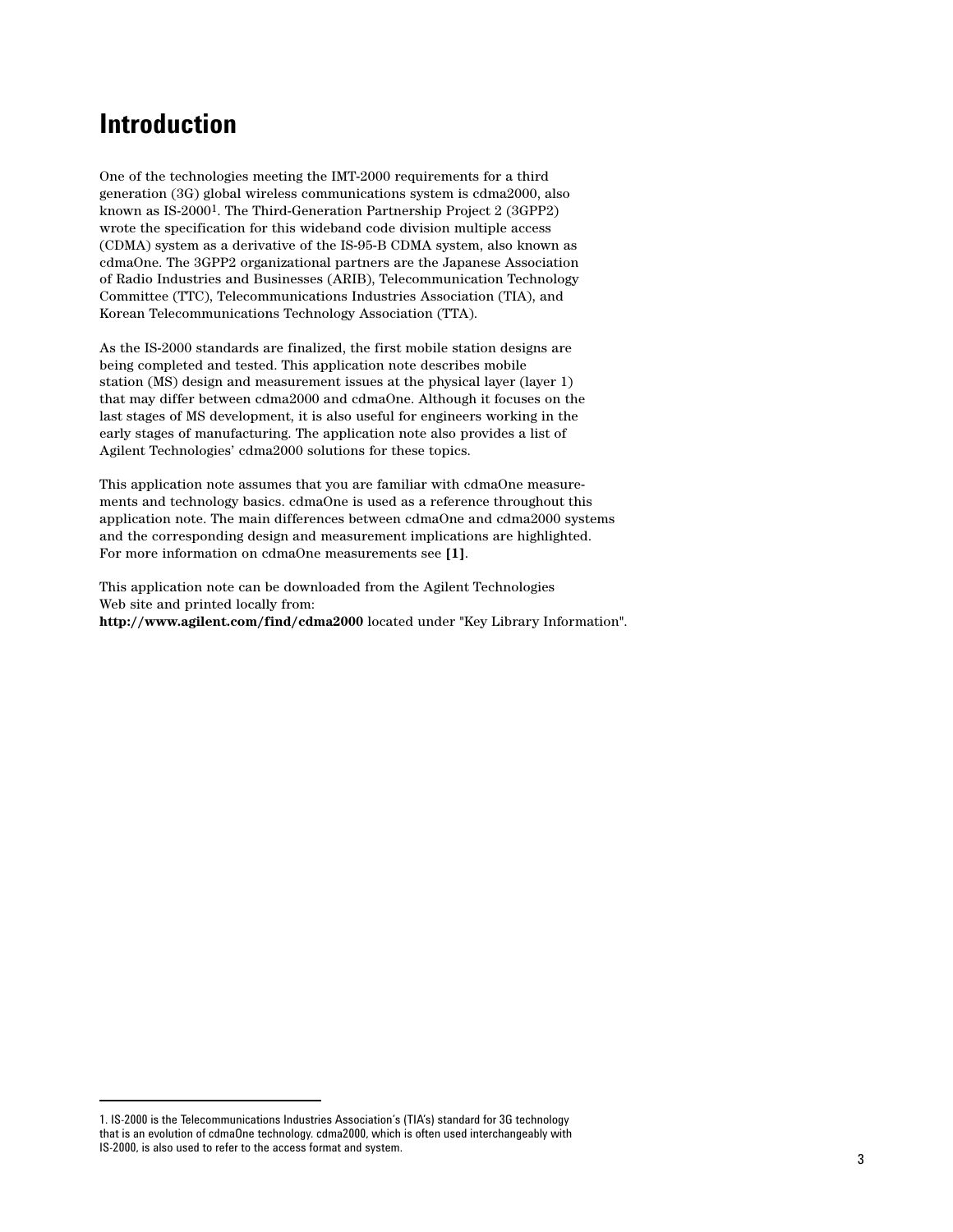# **1 Basic Concepts of cdma2000**

The main advantages that cdma2000 offers over other IMT-2000 proposals are backward compatibility with cdmaOne systems and a smooth migration from second-generation (2G) cdmaOne systems to 3G. Figure 1 shows the potential evolution path from cdmaOne to cdma2000 systems.



**Figure 1. Evolution from cdmaOne to cdma2000.**

## **1.1 Spreading rate**

Spreading rate (SR) defines the final spread chip rate in terms of 1.2288 Mcps. The two spreading rates are SR1 and SR3.

**SR1:** An SR1 signal has a chip rate of 1.2288 Mcps and occupies the same bandwidth as cdmaOne signals. The SR1 system doubles the system capacity, therefore, it can be considered an improved cdmaOne system. The main differences from cdmaOne are

- fast power control and quadrature phase shift keying (QPSK) modulation rather than dual binary phase shift keying (BPSK) in the forward link
- pilot signal, to allow coherent demodulation, and hybrid phase shift keying (HPSK) spreading in the reverse link

**SR3:** An SR3 cdma2000 signal has a rate of 3.6864 Mcps (3 x 1.2288 Mcps) and occupies three times the bandwidth of cdmaOne. Originally, the SR3 system appeared to be viable. Upon further investigation the SR3 cdma2000 system was determined to not be viable and is no longer receiving any commercial attention at this time. Therefore, we will not be covering SR3 in this application note.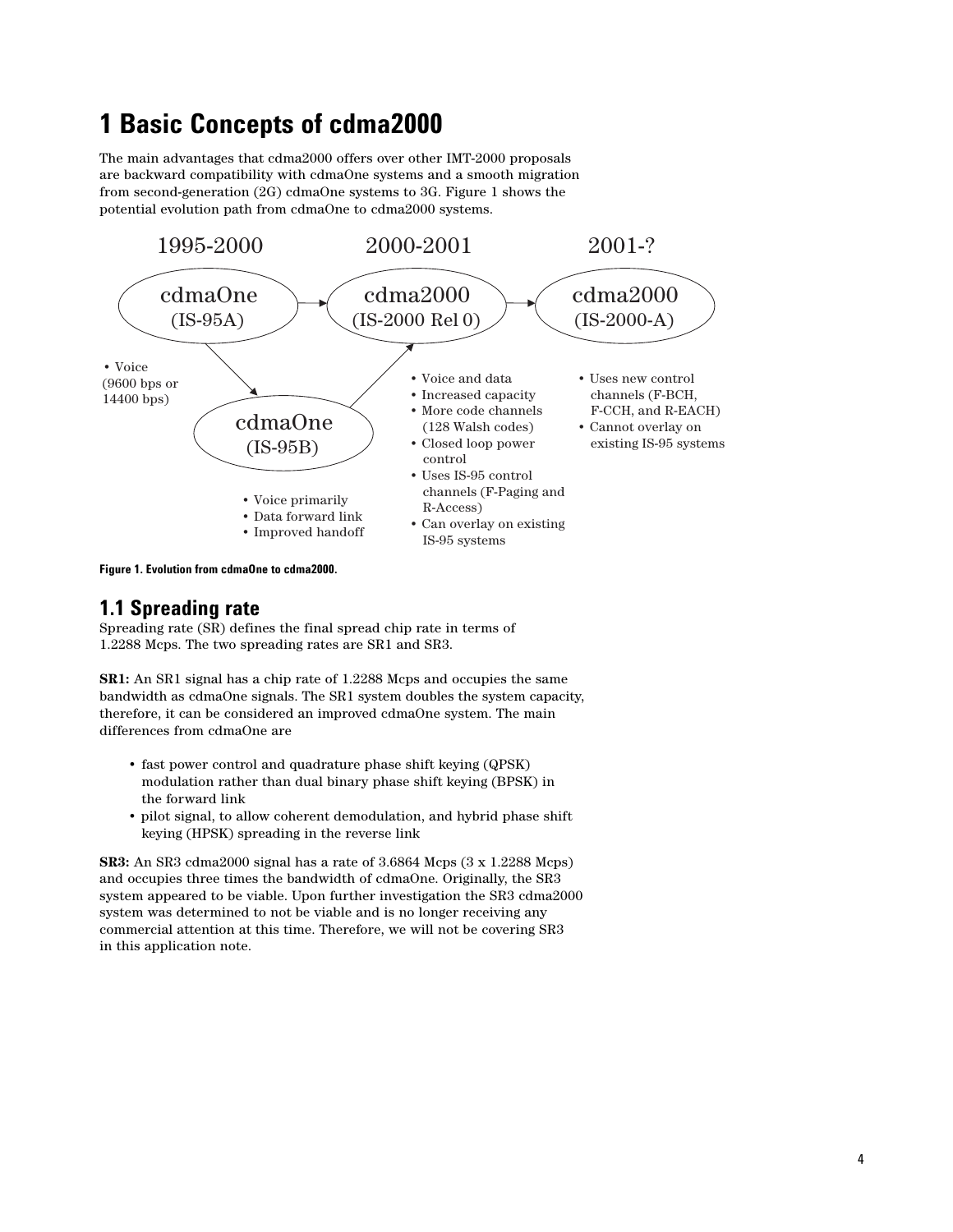## **1.2 Radio configuration**

Radio configuration (RC) defines the physical channel configuration based upon a specific channel data rate. Each RC specifies a set of data rates based on either 9.6 or 14.4 kbps. These are the two existing data rates supported for cdmaOne. Each RC also specifies the spreading rate (either SR1 or SR3) and the physical coding. Currently there are nine radio configurations defined in the cdma2000 system for the forward link and six for the reverse link. Examples are:

- RC1 is the backwards compatible mode of cdmaOne for 9600-bps voice traffic. It includes 9.6, 4.8, 2.4, and 1.2 kbps data rates and operates at SR1. It does not use any of the new cdma2000 coding improvements.
- RC3 is a cdma2000-specific configuration based on 9.6 kbps that also supports 4.8, 2.7, and 1.5 kbps for voice, while supporting data at 19.2, 38.4, 76.8, and 153.6 kbps and operates at SR1.

Each base transceiver station (BTS) or MS must be capable of transmitting using different RCs at the same SR. Refer to **[2]** for detailed information on the different RCs.

## **1.3 Forward link air interface**

The forward link air interface for a cdma2000 SR1 channel is very similar to that of cdmaOne. In order to preserve compatibility, cdma2000 uses the same structure as cdmaOne for the forward pilot (F-Pilot), forward sync (F-Sync), and forward paging (F-Paging) channels.

In cdma2000, each user is assigned a forward traffic (F-Traffic) channel, which consists of

- zero to one forward fundamental channel (F-FCH)
- zero to seven forward supplemental code channels (F-SCCHs) for RC1 and RC2
- zero to two forward supplemental channels (F-SCHs) for RC3 to RC9
- zero to one forward dedicated control channels (F-DCCHs)

The F-FCHs are used for voice and the F-FCCHs and F-SCHs are used for data. The BTS may also send zero or one F-DCCHs. An F-DCCH is associated with traffic channels (either FCH, SCH, or SCCH) and may carry signaling data and power control data.

One of the main differences between cdmaOne and cdma2000 is that the latter uses true quadrature phase shift keying (QPSK) modulation (as opposed to dual-BPSK) for all traffic channels from RC3 to RC9. As an example, Figure 2 shows the forward link structure for an RC4 F-FCH. The coding is identical to cdmaOne up through the long code scrambling of the voice data. The F-FCH is optionally punctured with the reverse link power control data bits. The data is then converted from a serial bit stream into a two-bit wide parallel data stream to produce true QPSK modulation. This reduces the data rate of each stream by a factor of two. Each branch is spread with a 128 Walsh code to generate a spreading rate of 1.2288 Mcps. In this case, the processing gain is doubled for each channel relative to cdmaOne. Each channel is transmitted at one-half the power used before, but there are now two of them for no apparent gain. The actual processing gain for each channel depends on its data rate and RC.

The outputs of the I and Q Walsh spreaders are then complex multiplied against the same I and Q channel short codes used in cdmaOne. Complex scrambling is used in the forward link instead of regular scrambling because it is a more robust scheme against interference.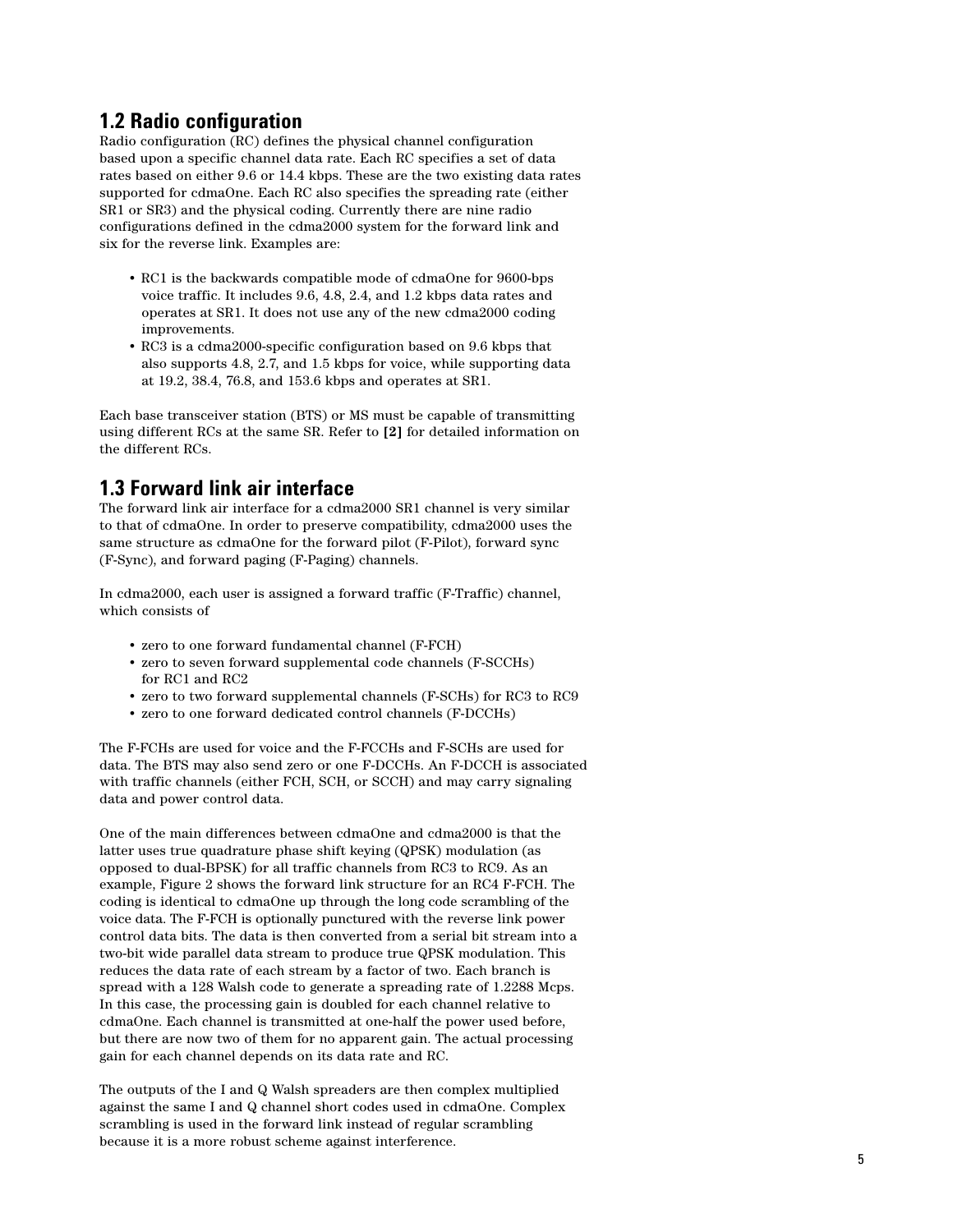

**Figure 2. Coding and air interface for a cdma2000 RC4 F-FCH.**

## **1.4 Reverse link air interface — HPSK**

The cdma2000 reverse link is very different from cdmaOne. The MS can transmit more than one code channel to accommodate the high data rates. The minimum configuration consists of a reverse pilot (R-Pilot) channel to allow the BTS to perform synchronous detection and a reverse fundamental channel (R-FCH) for voice. Additional channels, such as the reverse supplemental channels (R-SCHs) and the reverse dedicated control channel (R-DCCH) can be used to send data or signaling information, respectively.

The different channels are assigned to either the I or Q path. For example, for RC3 to RC6, the R-Pilot is assigned to I and R-FCH is assigned to Q (see Figure 3).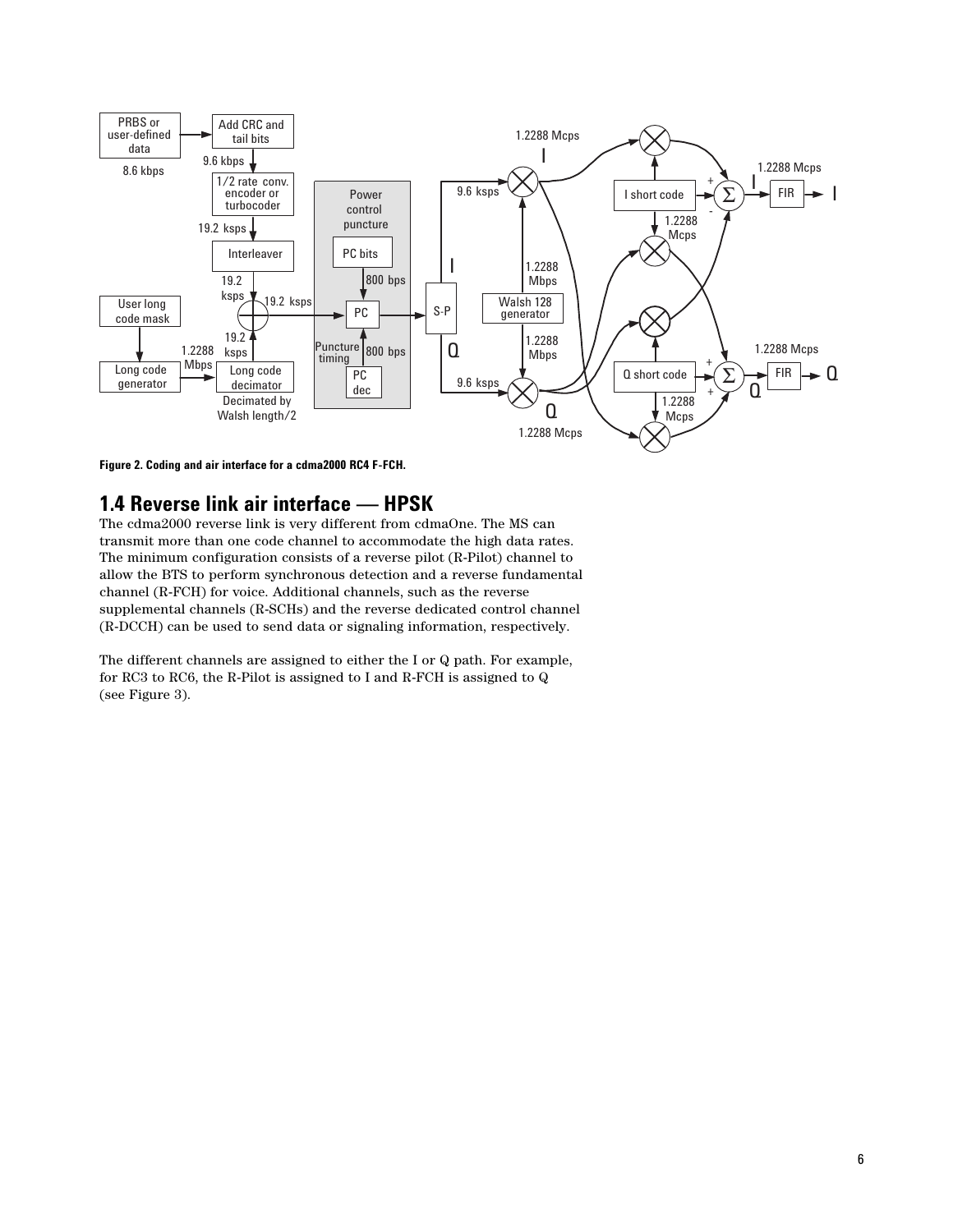

**Figure 3. An example of channel summing and HPSK spreading in cdma2000 reverse link (SR1).** 

Channels can be at different rates and different power levels. Complex scrambling facilitates this by continuously phase rotating the constellation and thus distributing the power evenly between the axes.

Without scrambling, unequal channel powers would result in a rectangular four-quadrature amplitude modulation (QAM) constellation (assuming that only R-Pilot and R-FCH are active). With complex scrambling, the constellation for two channels generally has eight points distributed around a circle, with the angular distribution determined by the relative powers of the two channels. For example, an amplitude difference of 6 dB between the two channels results in the constellation shown in Figure 4, which is close to an 8-PSK (8-phase shift keying) constellation (an amplitude difference of 7.65 dB would result in a perfect 8-PSK constellation). If the amplitudes for the two channels are equal, then pairs of constellation points merge to give a QPSK-like constellation.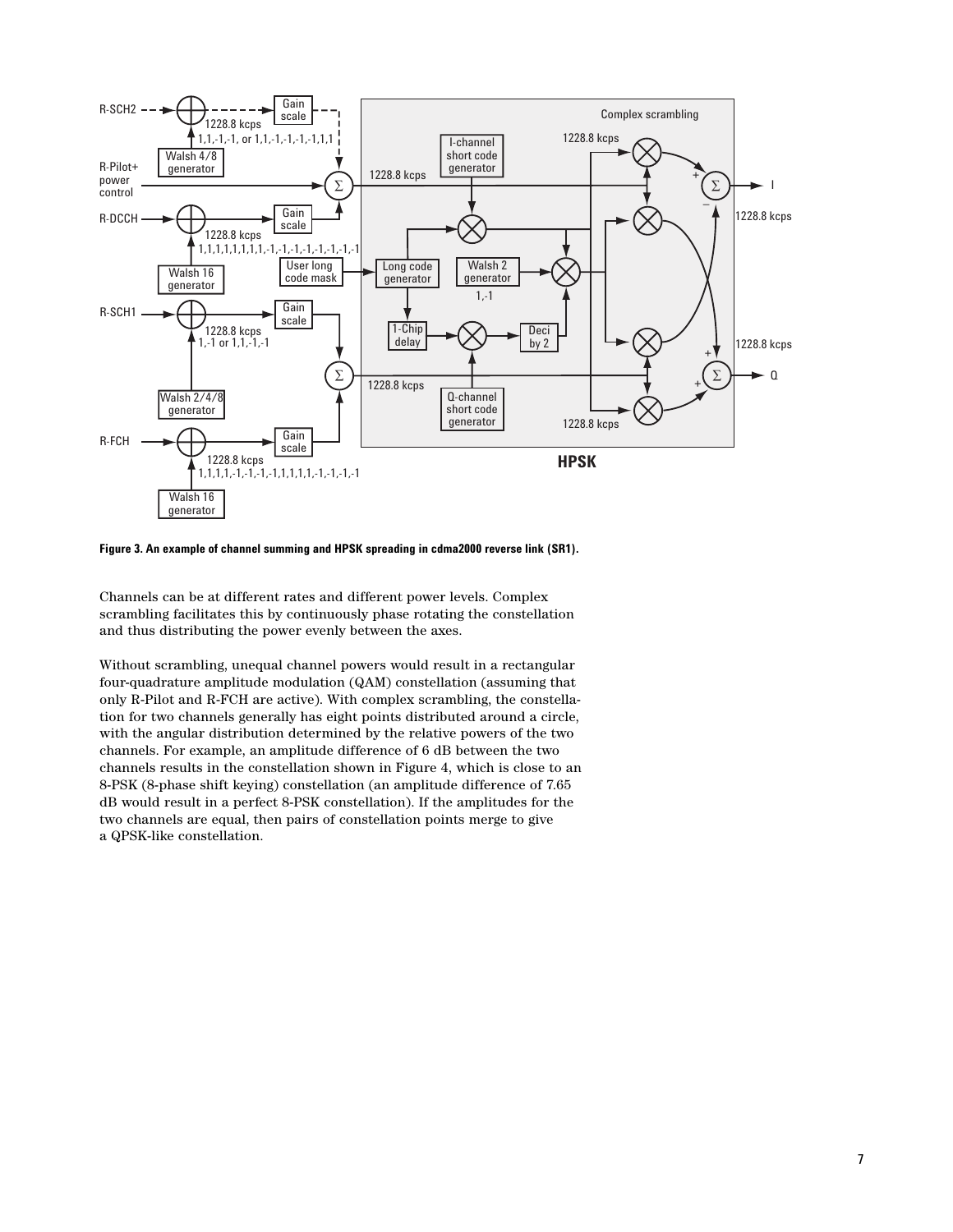**I/Q measured polar vector**



**Figure 4. A reverse link cdma2000 SR1 signal with an R-Pilot and an R-FCH. The amplitude of the R-FCH is 6 dB lower than that of the R-Pilot.**

Basic complex scrambling applies a phase rotation of 0,  $\pm \pi/2$ , or  $\pi$  radians to each chip. HPSK takes this idea a stage further and defines the complex scrambling so that for every second chip, the phase rotation is restricted to  $\pm \pi/2$ . This constraint on the phase transitions entering the baseband pulse shaping filter reduces the peak-to-average ratio of the signal (about 1 to 1.5 dB) compared to regular complex scrambling (or regular QPSK). The HPSK technique continues to be advantageous even when the signal has more than two channels. For more information on HPSK see **[3]**.

## **1.5 Forward link power control**

A key improvement in cdma2000 is forward link power control. The MS sends power control data back to the BTS by time multiplexing it with the R-Pilot channel. Like the existing reverse link closed loop power control of cdmaOne, the cdma2000 forward link closed loop power control sends 800 power control bits each second. These bits indicate whether the BTS should raise or lower its power in 1 dB, 0.5 dB, or 0.25 dB. The finer steps allow tighter power control for low mobility or stationary phones. Tighter control (less power ripple) lowers the average power and thus raises the capacity of the system.

## **1.6 Differences between cdma2000 and W-CDMA**

The Third-Generation Partnership Project (3GPP) W-CDMA is the other main wideband CDMA technology competing for the 3G cellular market. There has been much discussion about the need to harmonize W-CDMA and cdma2000 in an attempt to facilitate global use of 3G phones. However, even though both systems are based on a similar CDMA technology, they are significantly different. The main differences are

- the spreading rate (3.84 Mcps for W-CDMA versus 1.2288 Mcps for cdma2000 SR1)
- the synchronization and BTS identification methodology (W-CDMA does not use global positioning system (GPRS))

For information on W-CDMA user equipment  $(UE)^1$  design and test issues, please refer to **[4]**.

<sup>1.</sup> The W-CDMA specifications use the term UE to refer to mobile phones, wireless computing devices, or other devices that provide wireless access to the W-CDMA system.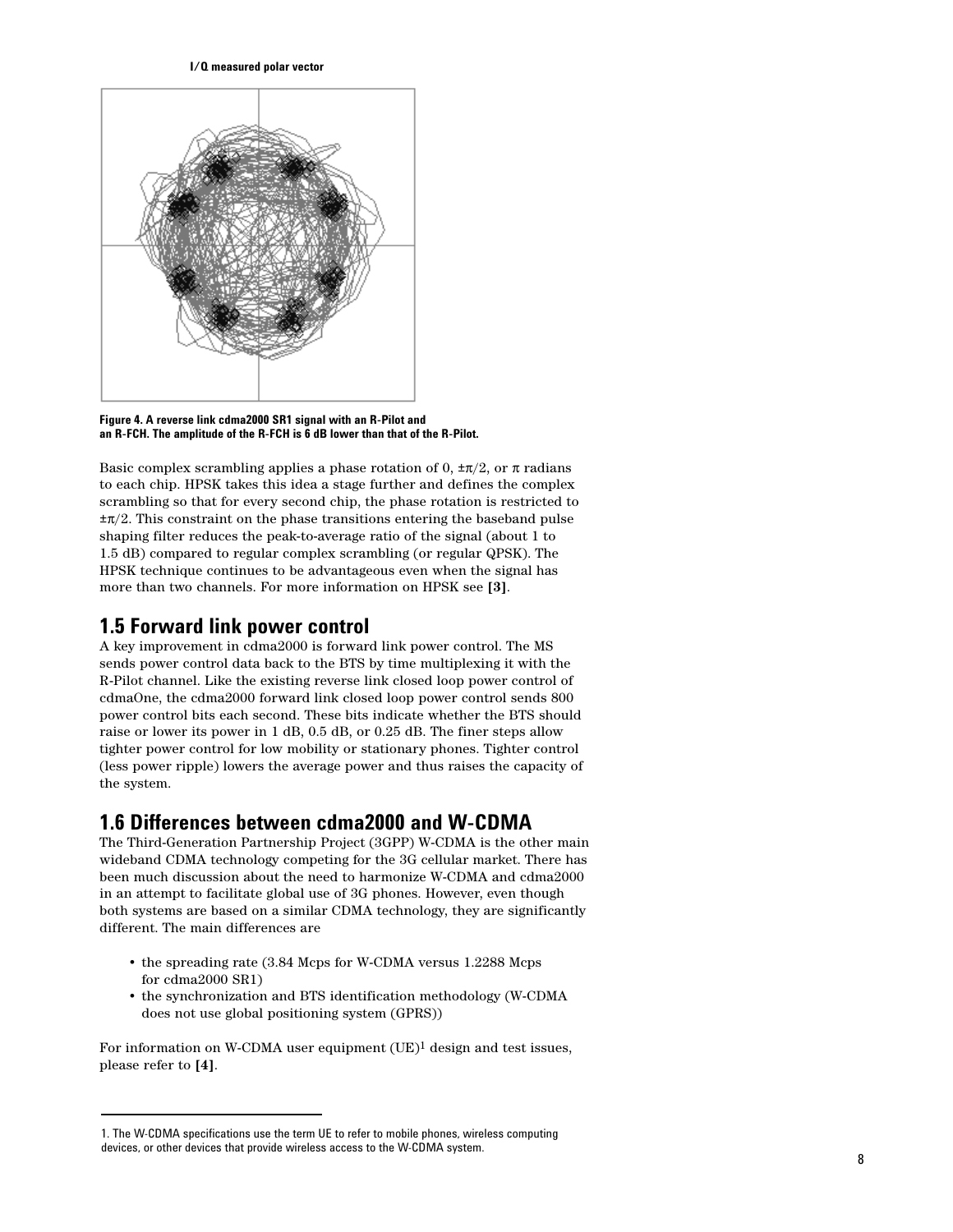# **2 Design and Measurement Issues**

|                              | Investigation                    |                                                                            | <b>Development</b> | <b>Manufacturing</b> |  |                         |  |  |  |
|------------------------------|----------------------------------|----------------------------------------------------------------------------|--------------------|----------------------|--|-------------------------|--|--|--|
| Market<br>$  $ research $  $ | Feasibility<br>and<br>validation | Product   System Lab Mfg.  <br>definition   breadboard prototype prototype |                    | $\ \ $ Ramp-up       |  | Maturity   Obsolescence |  |  |  |

K

#### **Figure 5. R&D and manufacturing phases of an MS.**

Figure 5 shows a generic diagram for the R&D and manufacturing phases of a MS. This chapter focuses on the development phase of the MS, highlighted in black. However, it contains general information useful to engineers involved in any area of the MS life cycle.

This chapter describes design and measurement issues that you may encounter when designing and testing a cdma2000 MS, in contrast to cdmaOne. Although the exact cdma2000 measurement specifications are not finalized, in general we can assume that, when possible, the basic measurement methodology will be similar to cdmaOne. Therefore, in this section cdmaOne measurements are used as a reference. For information on cdmaOne measurements refer to **[1]**.

Refer to the appendix for a list of Agilent solutions available for MS design and test.

## **2.1 Maximizing battery life**

Long battery life is a key competitive advantage for the mobile phone. cdmaOne uses offset quadrature phase shift keying (OQPSK) as the modulation format for the reverse link. OQPSK minimizes the peak-toaverage power ratio by avoiding signal envelope transitions through zero. Peak-to-average power ratio is the ratio of the peak envelope power to the average envelope power of a signal. If the peak-to-average power ratio is small, the headroom required in the amplifier to prevent compression of the signal and interference with the adjacent frequency channels is small. Thus, the amplifier can operate more efficiently.

In cdma2000 the handset can transmit multiple channels to accommodate the high data rates. Modulation schemes such as OQPSK or Gaussian minimum shift keying (GMSK) do not prevent zero-crossings for multiple channels and are no longer suitable. Instead, QPSK is used in combination with HPSK to minimize the peak-to-average power ratio. (For more information on HPSK see **[3]**.) With this technique, the peak-to-average power ratio for the basic configuration (an R-Pilot channel and an R-FCH) is equal to or larger than 4 dB during 0.1 percent of the time (see Figure 6). Even though HPSK reduces the peak-to-average power ratio, it still increases as code channels are activated for higher data rates because the amplitude vectors of each code channel add to each other.

A severe case occurs if two supplemental channels at high data rates are required. In this case, the benefits of HPSK may be lost (see Section 2.2.3). This is rarely expected to happen since the forward link will carry most of the high data rate traffic.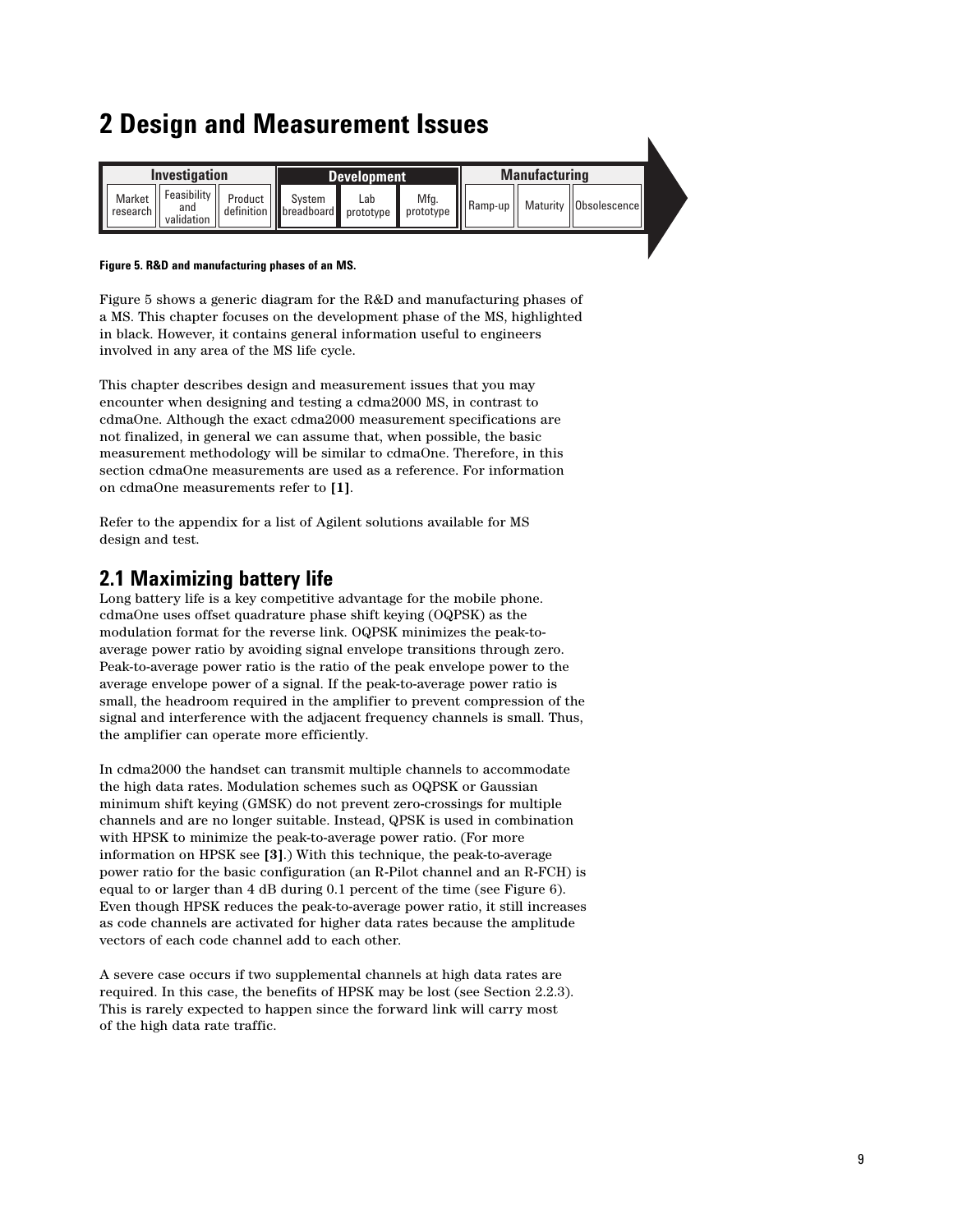The amplifier must be capable of handling the different peak-to-average power ratios the signal exhibits for the different channel configurations, while maintaining a good adjacent channel power (ACP) performance.

From the measurement perspective, the statistics of the signal may impact the result of the measurement, particularly in the case of adjacent channel power ratio (ACPR). Therefore, it is important to choose the signal's channel configuration carefully. You need to cover the real-life worst cases, such as those with the most stressful signal configurations or highest peak-toaverage power ratios. To do that, you need a way to define the statistics of cdma2000 reverse link signals. The complementary cumulative distribution function (CCDF) does that for you.

## *2.1.1 CCDF*

The CCDF fully characterizes the power statistics of the signal **[5]**. It provides the distribution of particular peak-to-average power ratios versus probability.

Figure 6 compares the CCDF curves for a signal with R-Pilot and R-FCH, and a signal with R-Pilot, R-FCH, R-SCH1 at 153.6 kbps, and R-SCH2 at 153.6 kbps. For a probability of 0.1 percent, the signal with two supplemental channels has a peak-to-average power ratio 2 dB higher than the signal with only an R-Pilot and an R-FCH. As mentioned earlier, adding code channels, in general, increases the peak-to-average power ratio of the signal **[5]**.



#### **Figure 6. CCDF curves for two cdma2000 SR1 reverse link signals with different channel configurations.**

So, how do the statistics of cdmaOne compare to the statistics of cdma2000? Figure 7 shows the CCDF for a cdmaOne reverse link signal and the CCDF for a cdma2000 signal with an R-Pilot and an R-FCH. At 0.1 percent the peak-to-average power ratio of the cdma2000 SR1 signal is 0.5 dB lower than the cdmaOne signal.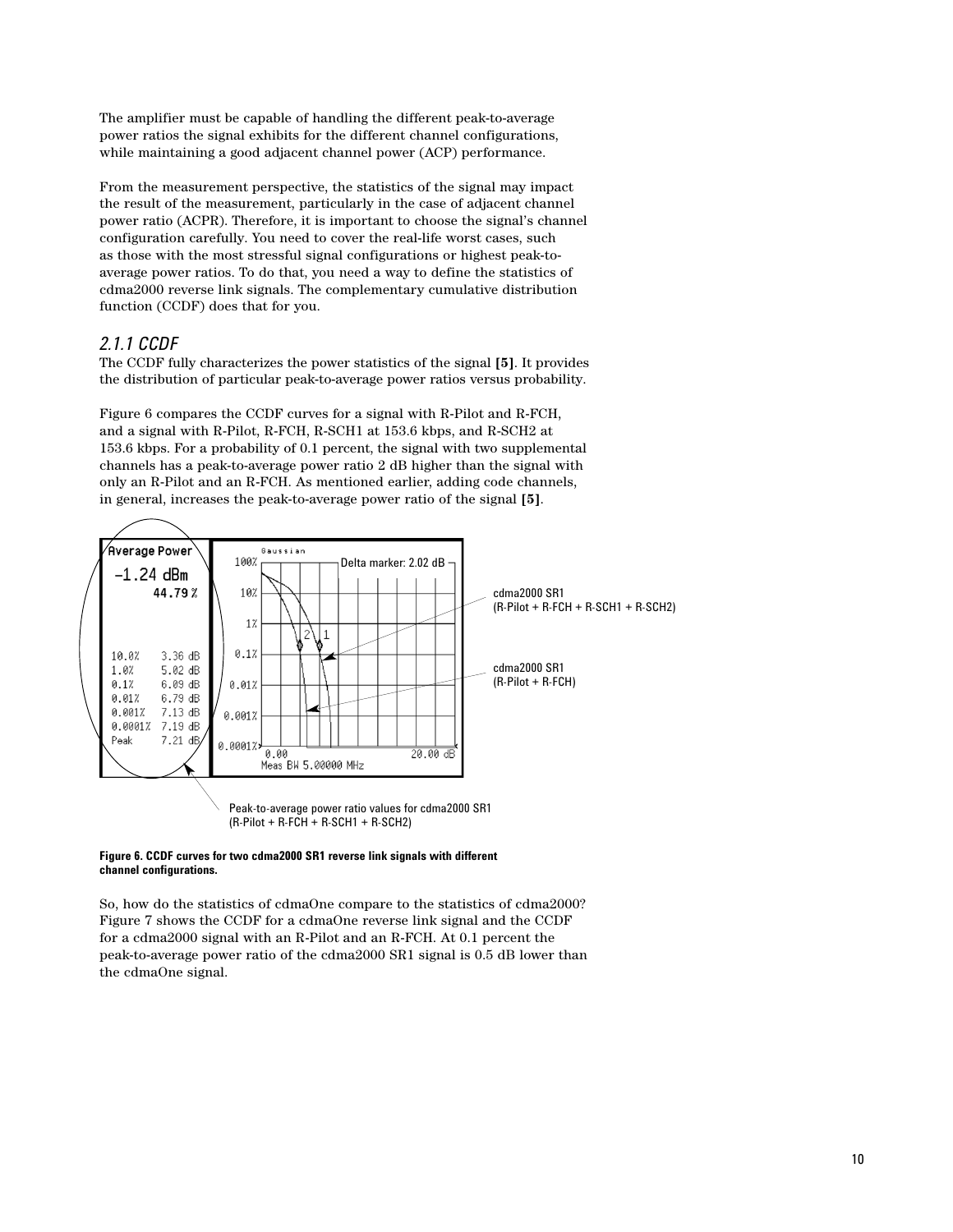

**Figure 7. CCDF comparison between cdmaOne and cdma2000 reverse link signals.**

CCDF curves can help you in several situations:

- Determining the headroom required when designing a component. You can do this by correlating the CCDF curve of the signal with the amplifier gain plots **[5]**.
- Confirming the power statistics of a given signal or stimulus. CCDF curves allow you to verify if the stimulus signal provided by another design team is adequate. For example, RF designers can use CCDF curves to verify that the signal provided by the digital signal processing (DSP) section is realistic.
- Confirming the component design is adequate, or troubleshooting your subsystem or system design. You can make CCDF measurements at several points of the system design. For example, if the ACPR of the transmitter is too high, you can make CCDF measurements at the input and output of the power amplifier. If the amplifier design is correct, the curves will coincide. If the amplifier compresses the signal, the peak-to-average power ratio of the signal will be lower at the output of the amplifier.

#### *2.1.2 ACPR*

The ACPR is usually defined as the ratio of the average power in the adjacent frequency channel (or at a specified frequency offset) to the average power in the transmitted frequency channel. The ACPR measurement is not part of the IS-95 standard, however, individual network equipment manufacturers typically specify ACPR as a figure of merit for component testing **[1]**.

As mentioned earlier, when testing ACPR it is important to take into account the power statistics of the signal. A signal with a higher peak-toaverage ratio may cause more interference in the adjacent channel. Thus, ACPR measurements can provide different results depending on the signal configuration. The safest approach is to select at least one high-stress cdma2000 stimulus signal and test with various combinations of channels.

The appropriate ACPR measurement parameters for cdma2000 depend on the SR. For SR1, you can use the cdmaOne parameters since cdmaOne and cdma2000 both use the same chip rate and filtering. Figure 8 shows the ACPR measurement for a cdma2000 SR1 reverse link signal.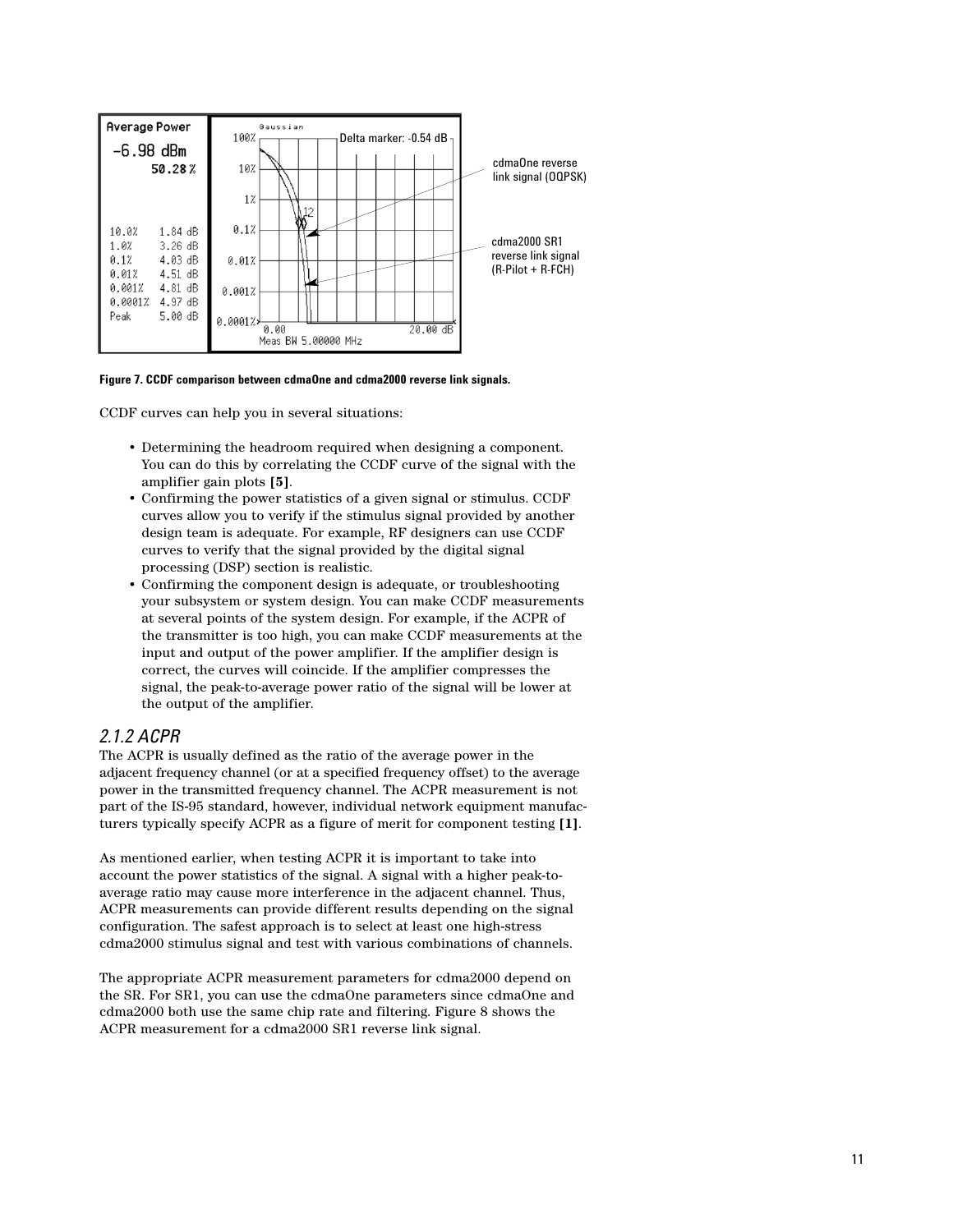

**Figure 8. ACPR measurement for a cdma2000 SR1 reverse link signal.**

## **2.2 Measuring modulation accuracy**

Measuring modulation accuracy for cdma2000 MS is more complex than for cdmaOne MS. Since the cdma2000 MS can transmit several channels, think of it as a miniature BTS. It requires the same kind of tests (code domain analysis, etc.) you would perform on any CDMA BTS.

There are many measurements available to analyze the modulation accuracy of a cdma2000 MS transmitter: rho (pilot-only), QPSK error vector magnitude (EVM), composite rho and EVM, code domain power, symbol EVM per code channel, etc. Apart from their basic algorithm, these measurements differ mainly on three aspects:

- whether you can use them to analyze a signal with a single (QPSK EVM) or multiple (composite rho, code domain power, symbol EVM) code channels
- if you can use them to analyze multi-channel signals, whether they provide information about each channel (code domain power, symbol EVM) or about the overall signal with no differentiation between channels (composite rho)
- how (what degree of demodulation) and at what level (chip, symbol) the reference is computed

The best measurement to use depends on the design stage and the test purpose. In general, these measurements can complement each other by providing additional pieces of information. The following sections intend to clarify what information these measurements provide and when to apply them.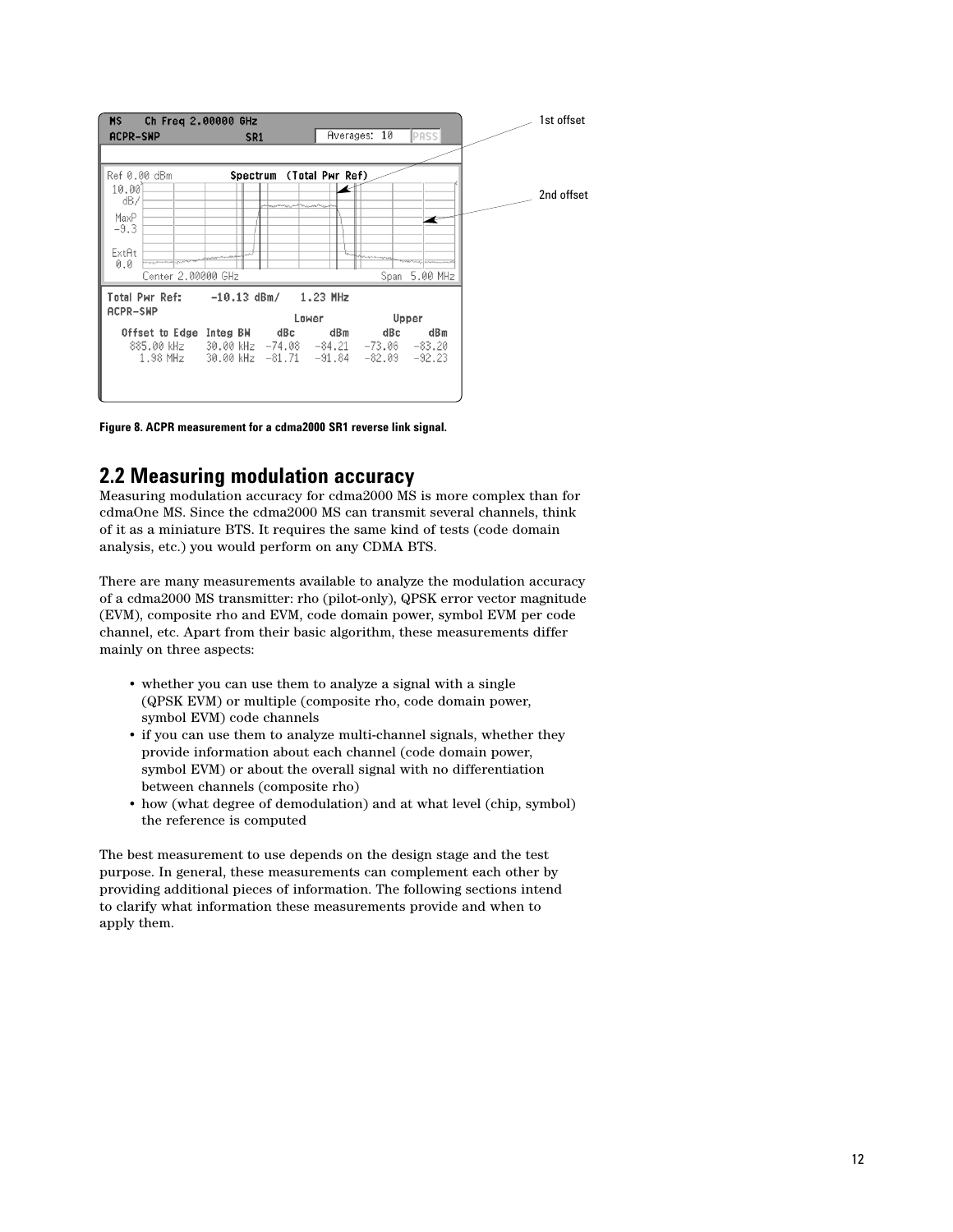### *2.2.1 QPSK EVM*

In digital communication systems, signal impairment can be objectively assessed by looking at the constellation and taking the displacement of each measured dot from the reference position as an error phasor (or vector), as shown in Figure 9.



**Figure 9. Error vector and related parameters.**

The reference position is determined from a reference signal that is synthesized by demodulating the received signal to symbols and then remodulating these symbols "perfectly". For example, Figure 10 shows how the ideal reference is calculated for a QPSK signal.



**Figure 10. Process to calculate EVM for a QPSK signal.**

The root mean square (RMS) of the error vectors is computed and expressed as a percentage of the overall signal magnitude. This is the error vector magnitude (EVM). EVM is a common modulation quality metric widely used in digital communication systems. (See **[6]** for more information on how to use EVM as a troubleshooting tool.)

For a regular QAM or a phase shift keying (PSK) signal the ideal symbol points always map onto a few specific locations in the I/Q plane. The cdma2000 reverse link signal can consist of multiple channels that are I/Q multiplexed. This means the one-bit symbols for each channel are BPSK encoded<sup>1</sup> for either the I or the Q path. Several channels can be added to the I and/or the Q paths. The resulting I and Q signals are then spread and HPSK scrambled (see Figure 3). The complex-valued chip sequence is then filtered and the result is applied to the QPSK modulator.2 The cdma2000 MS transmitter in Figure 11 illustrates this process.

<sup>1.</sup> BPSK encoding, in this case, refers to the process of mapping the one-bit symbols for a channel onto the I (or the Q) path in serial. This means the symbols for a channel are directly converted into I (or Q) levels. For example, 1001 would be converted to 1 -1 -1 1.

<sup>2.</sup> QPSK modulation, in this case, refers to the upconversion process (the process of modulating the radio frequency (RF) carrier with the I/Q baseband signal.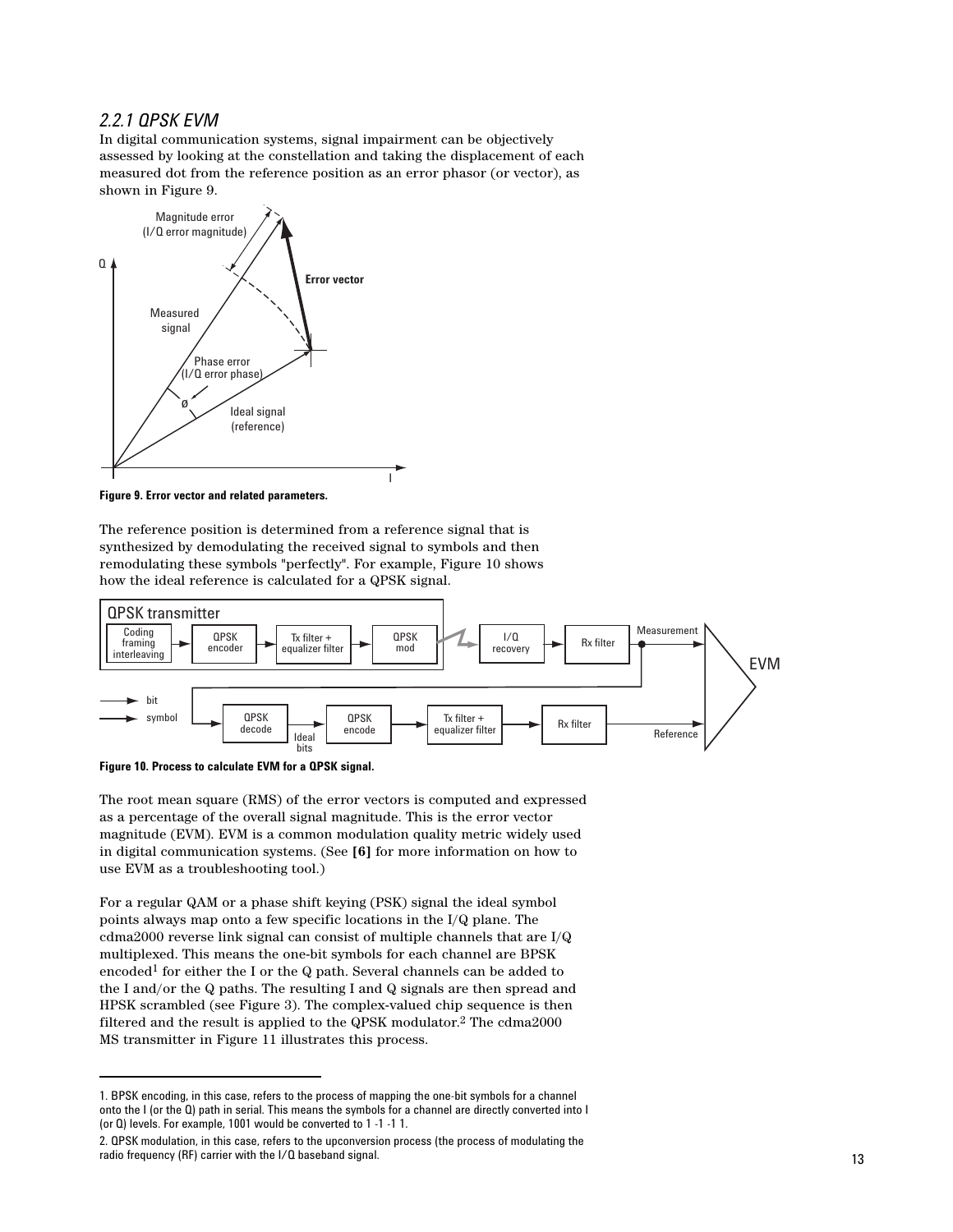The resulting constellation depends on the physical channel configuration. The constellation typically does not look like QPSK or any other known constellation. Except for some very specific channel configurations, for example, a signal with a single R-Pilot (or a single R-FCH) does map onto a QPSK constellation. A signal with both a R-Pilot and a R-FCH at the same amplitude level maps onto a 45°-rotated QPSK constellation **[3]**. Since the receiver does not care about the absolute phase rotation, it effectively sees a QPSK constellation.

You can use a regular QPSK EVM measurement to evaluate the modulation quality of the transmitter for a single R-Pilot, a single R-FCH, or a signal with both at the same amplitude level. More complex signals cannot be analyzed with this measurement.

The signal analyzer may use either of the following methodologies to make a QPSK EVM measurement:

- 1. **Measure QPSK EVM on the received signal.** Filter the recovered I/Q signal with the equalizer and complementary receiver filters and compare it with a reference signal calculated by filtering the demodulated signal with the transmitter, equalizer, and receiver filters (Figure 11a).
- 2. **Measure QPSK EVM on the transmitted signal.** Compare the I/Q recovered signal directly with a reference signal calculated by filtering the ideal chips with the transmitter filter (Figure 11b).

Both methods yield similar EVM results and you can use either of them to make valid modulation quality measurements of the MS transmitter; however, the resulting constellation looks different. The first method results in four discrete constellation points. The second method results in a fuzzy constellation, as shown in Figure 12a. The constellations for both methods are correct. The reason for the difference is that, for the first method, the constellation displays what the receiver sees after filtering, while the second method displays the constellation of the transmitted signal before applying any receiver filtering.



**Figure 11. Process to calculate QPSK EVM for a cdma2000 reverse link signal.**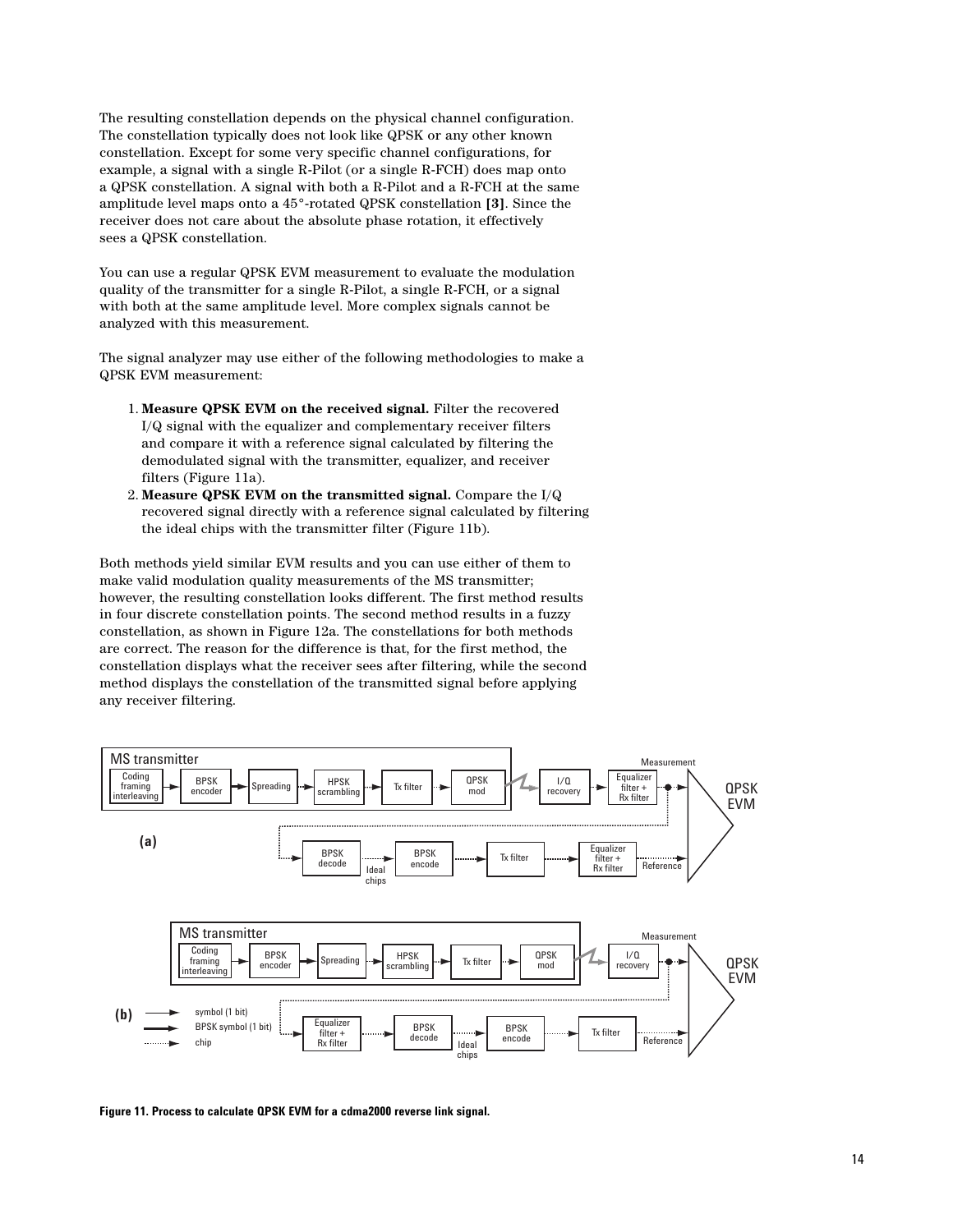In any case, QPSK EVM does not descramble and despread the signal into symbols and back into chips to calculate the appropriate reference. Therefore, it can detect baseband filtering, modulation, and the intermediate frequency (IF) and RF impairments, but does not detect spreading or scrambling errors. In addition, QPSK EVM cannot evaluate the modulation quality of a multi-channel signal.

If it is impossible to despread or descramble the signal, the QPSK EVM measurement may be the only choice. In this sense, the QPSK EVM measurement can be useful to RF designers or system integrators to evaluate the modulation quality of the analog section of the transmitter when the spreading or HPSK scrambling algorithms are not available or do not work properly. For example, Figure 12 shows a QPSK EVM measurement for a single R-Pilot for a transmitter with and without an I/Q gain problem.



**Figure 12. QPSK EVM on a cdma2000 reverse link signal with a single R-Pilot channel, (a) without any impairments, and (b) with an I/Q gain impairment.**

You can use the vector diagram, error vector versus time or frequency, magnitude error and phase error versus time to troubleshoot the impairment. For example, most I/Q impairments (such as the I/Q gain error in Figure 12b) can be easily recognized by looking at the vector diagram, while in-channel spurious can be detected by analyzing the error vector spectrum **[6]**.

#### *2.2.2 Composite rho*

In cdma2000, as in cdmaOne, the specified measurement for modulation accuracy is rho. Rho is the ratio of the correlated power to the total power. The correlated power is computed by removing frequency, phase, and time offsets and performing a cross-correlation between the corrected signal and an ideal reference.

In cdmaOne, the rho measurement is performed on the reverse link signal that consists of a single channel. In cdma2000, the rho measurement is defined for a signal with a R-Pilot only.

In practice, you can perform a rho measurement on any cdma2000 reverse link signal, regardless of the channel configuration. For this reason, the measurement is usually called composite rho. Composite rho allows you to verify the overall modulation accuracy for a transmitter, regardless of the channel configuration, as long as a R-Pilot is present. The measurement algorithm involves descrambling and despreading the measured signal to calculate the reference signal, as shown in Figure 13.

Constellation distorted by I/Q gain imbalance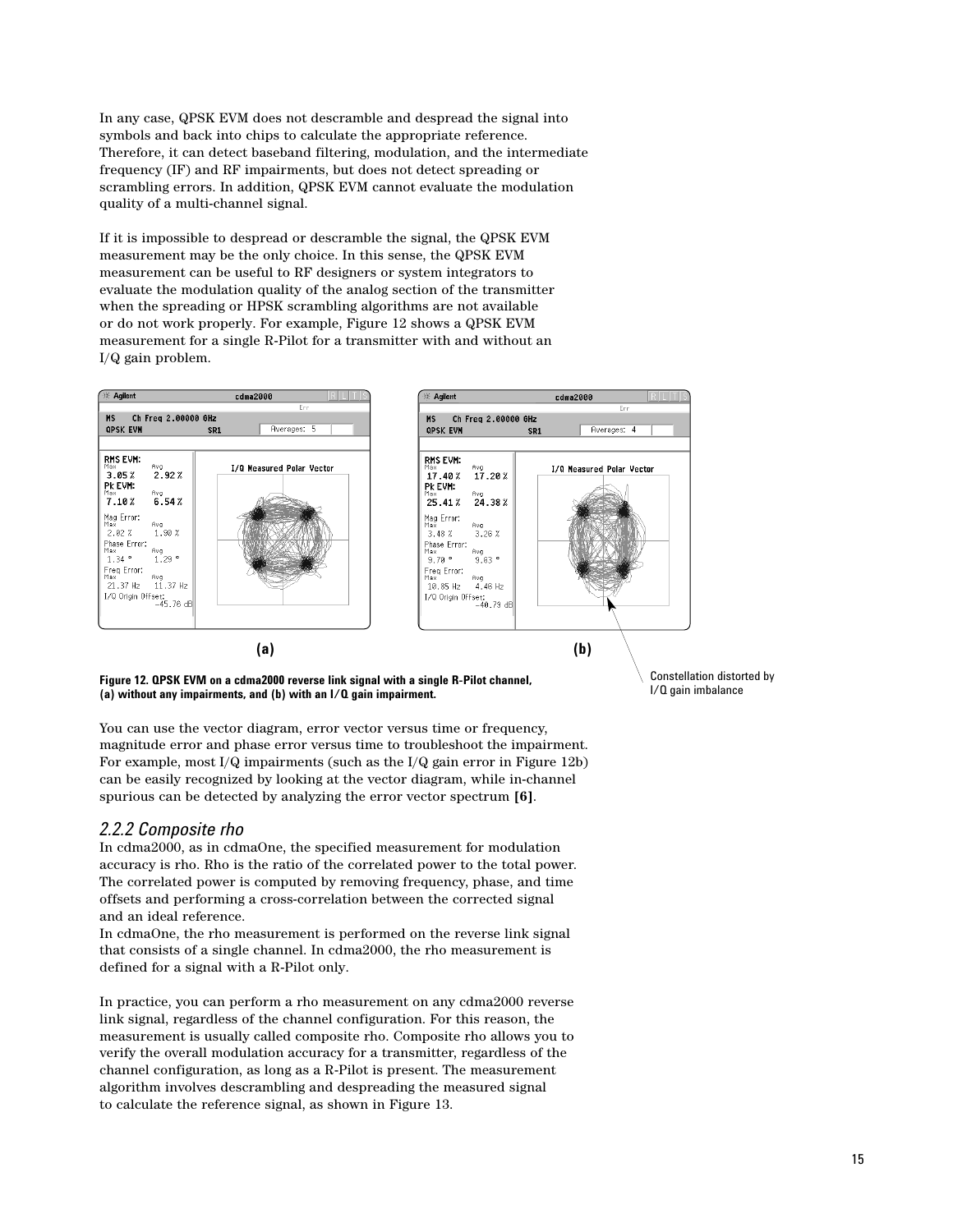

A composite rho measurement accounts for all spreading and scrambling problems in the active channels and for all baseband, IF, and RF impairments in the transmitter chain. However, unless combined with a constellation diagram and other modulation accuracy measurements, rho (or composite rho) does not help you identify the cause of the error. Figures 14a and 14b show composite rho combined with one of these measurements (composite EVM) and the constellation for a signal with an R-Pilot and an R-FCH and a signal with an R-Pilot, R-FCH, and one R-SCH, respectively.



**Figure 14. Composite rho measurement for (a) a cdma2000 SR1 reverse link signal with an R-Pilot and an R-FCH, and (b) a cdma2000 SR1 signal with an R-Pilot, an R-FCH and one R-SCH (the R-FCH is 3 dB lower than the other two channels).**

Like QPSK EVM, composite EVM calculates the error vector difference between the measured and the ideal signal. The difference is that composite EVM uses the same reference as composite rho — that is, it descrambles and despreads the measured signal to calculate the reference (Figure 13).

By performing a composite rho or composite EVM test, you also obtain a measure of the frequency accuracy (see Figure 14), required in cdmaOne and in the IS-2000 standard.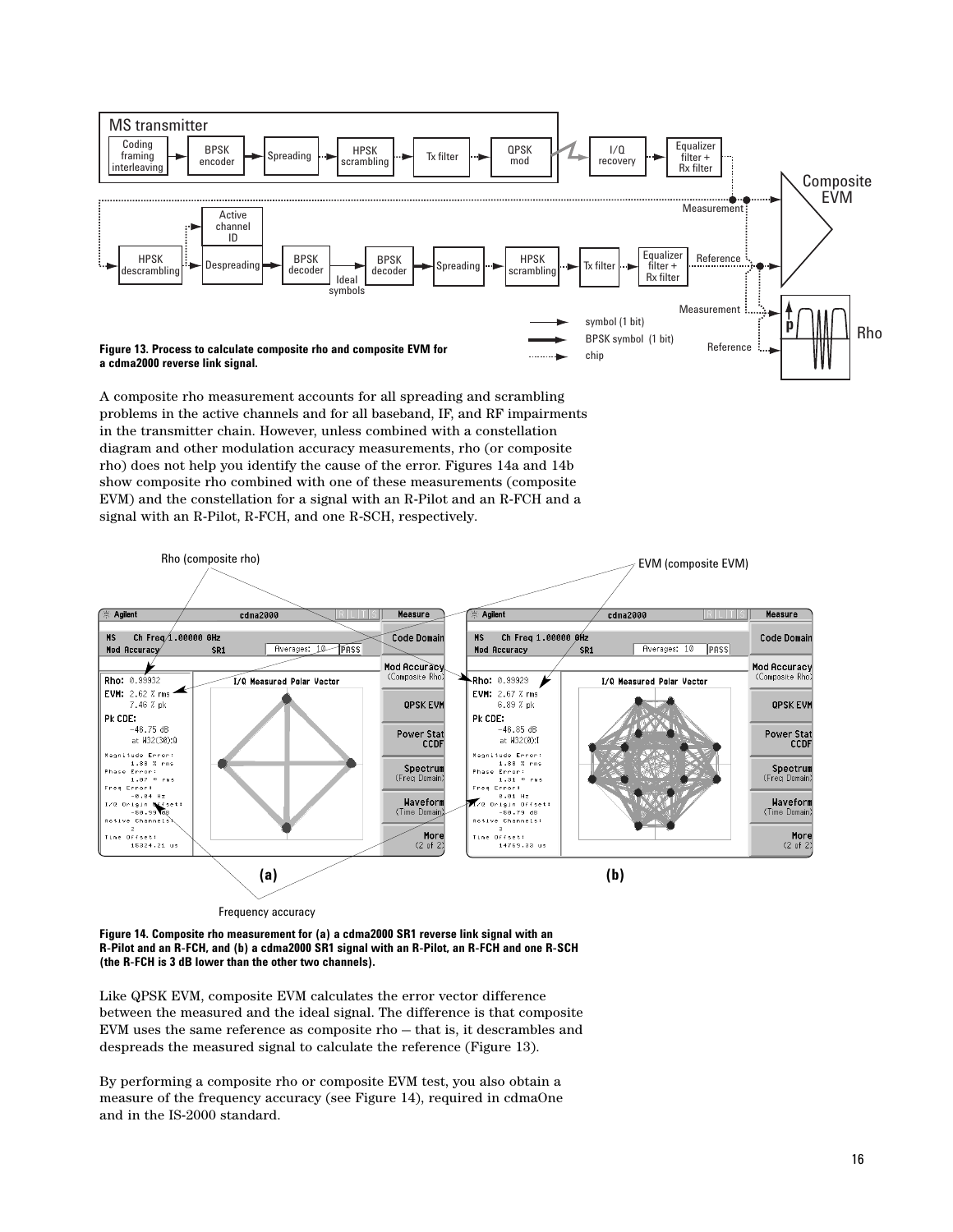Here are some situations in which you should use composite rho (and composite error vector measurements) instead of a QPSK EVM measurement:

- **To evaluate the quality of the transmitter for a multi-channel signal.** This is particularly important for RF designers who need to test the RF section (or components) of the transmitter using realistic signals with correct statistics. As mentioned earlier, in general, the peak-toaverage power ratio of the signal increases as the number of channels increases. By measuring modulation quality on a multi-channel signal, you can analyze the performance of the RF design for cdma2000 reverse link signals with different levels of stress (different CCDFs). Evaluating the modulation quality of multi-channel signals is also important for the baseband designers to analyze the performance of multi-board baseband designs. For example, a small timing error in the clock synchronization between channels on different boards can be detected as a decrease in modulation quality.
- **To detect spreading or scrambling errors.** Depending on the degree of the error, the analyzer may show an intermittent unlock condition or may not be able to lock at all when trying to perform a composite rho measurement. These conditions are mainly of interest to system integrators to determine errors in the spreading and scrambling. Should this problem occur, you can use the QPSK EVM measurement to confirm the rest of the transmitter is working as expected. If the scrambling or spreading error does not cause an unlock measurement condition, you can use the error vector versus time display to find the problematic chip.
- **To detect certain problems between the baseband and RF sections.**  Again, these cases are mainly of interest to system integrators. You may be able to use the QPSK EVM measurement to detect some of these problems. For example, local oscillator (LO) instability caused by interference from digital signals can be detected with QPSK EVM. However, the QPSK EVM measurement will not detect problems that require synchronization with the signal. For example, I/Q swapped errors will look perfectly normal if a QPSK EVM measurement is used. On the other hand, it will cause an unlock condition when performing a composite rho measurement.
- **To analyze errors that cause high interference in the signal.** If the interference is too high, the QPSK EVM measurement may not be able to recover the true ideal reference. In this case, the QPSK EVM and its related displays are not accurate. Since the composite rho measurement descrambles and despreads the signal, it takes advantage of the signal's processing gain. This allows the analyzer to recover the true reference even when the signal is well beyond the interference level that will cause multiple chip errors. Therefore, composite rho and composite EVM are true indicators of modulation fidelity even when the signal under test is buried by interference. In this sense, these measurements may be particularly useful in hostile field environments with high levels of interference. System integrators can use the composite EVM measurement to analyze the quality of the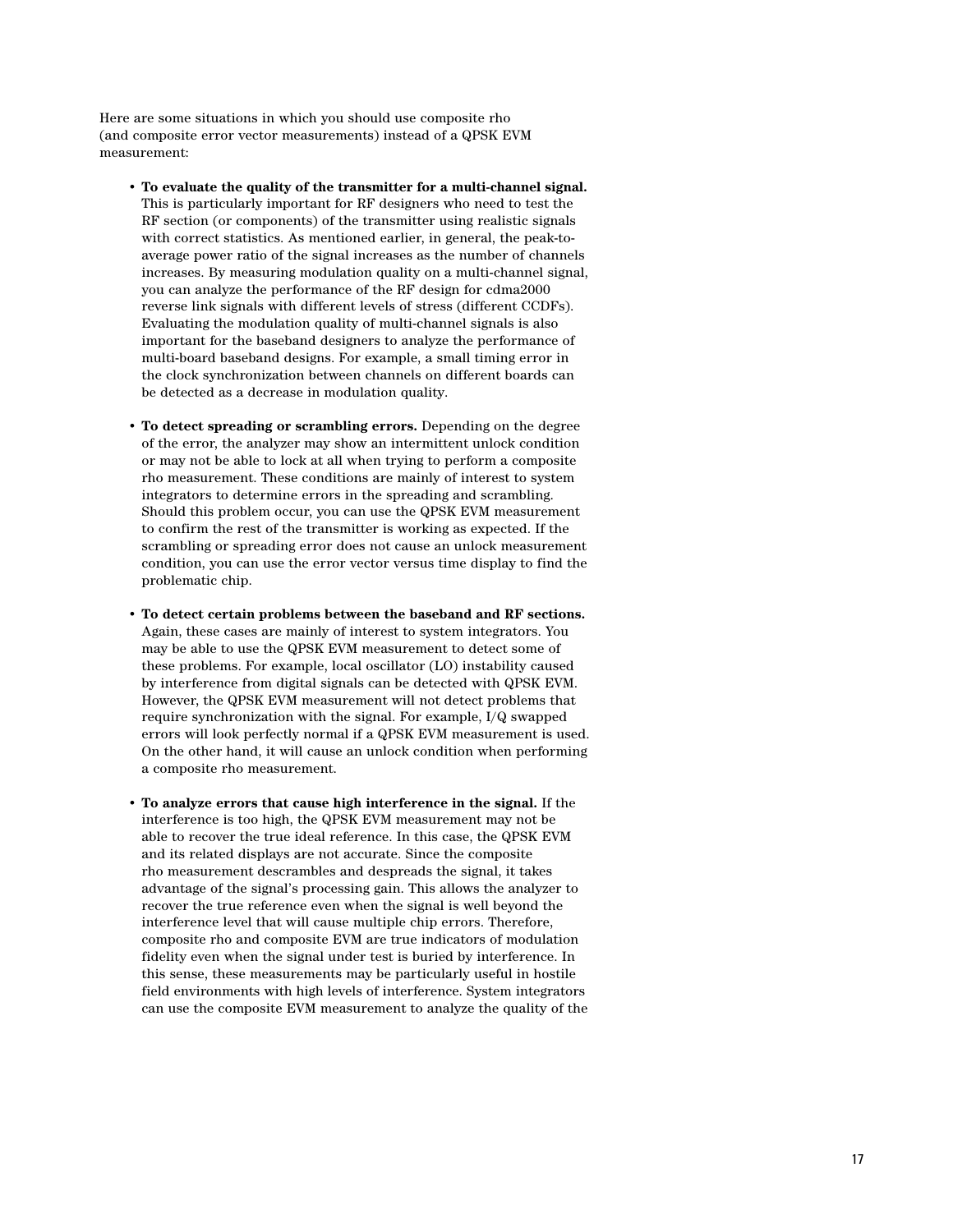MS at the system level. By applying external interference to the signal transmitted by the MS you can evaluate how bad the EVM can get before the signal analyzer cannot recover the signal. This allows you to verify what the minimum modulation accuracy for the MS transmitter should be in order for the BTS to demodulate the signal in realistic field environments. The processing gain benefits of composite rho (or EVM) can also be useful to RF designers and system integrators for occasional bad cases of interference. For example, Figure 15a shows the phase error versus time for a QPSK EVM measurement and Figure 15b shows the phase error versus time for a composite rho (or EVM) measurement for a pilot-only signal with a very high LO instability. In this case, the analyzer can demodulate the signal and calculate the reference accurately. The phase error display in Figure 15b will allow you to analyze the interference.

Peak code domain error at R-Pilot

Inaccurate EVM result

SR<sub>1</sub>

.<br>00000 GHz

Agilent

**QPSK EVM** 

RMS EVM:

 $\overset{max}{49.64}$ 

PK EVM:

Mag Error:<br>Max

Phase Error:<br>Max

 $28.49$   $^{\circ}$ 

**Agilent** 

**QPSK EVM** 

Ref 0.00 deg

0.00 chip

 $\frac{20.0}{\text{deg}/\text{}}$ 

Freq Error:<br><sup>Max</sup>

 $-603.49$  Hz 608.49 Hz −91.40<br>I/Q Origin Offset:<br>28.63 dB−

 $6.66%$ 

**MS** 

Ch Freq

Max<br>100.07% 92.16%

<sup>Ауд</sup><br>**48.03** %

 $5.52 \times$ 

 $^{Avg}_{27.16}$ 

Avg<br>: -91.40 Hz

Ch Freq 1.00000 GHz

SR<sub>1</sub>

cdma2000

cdma2000

**Phase Error** 

Averages: 10

Averages: 10

I/Q Measured Polar Vector



**(a) (b)**

**Figure 15. cdma2000 R-Pilot signal with very high LO instability. (a) Vector diagram and phase error versus time for QPSK EVM. (b) Vector diagram and phase error versus time for composite EVM (provided with composite rho measurement).**

255.00 chip

Composite rho is useful throughout the development, performance verification, manufacturing, and installation phases of the MS life cycle as a figure of merit for the transmitter as a whole. However, we are also interested in the code-by-code composition of the composite signal. The primary means of investigating this is to look at the distribution of power in the code domain.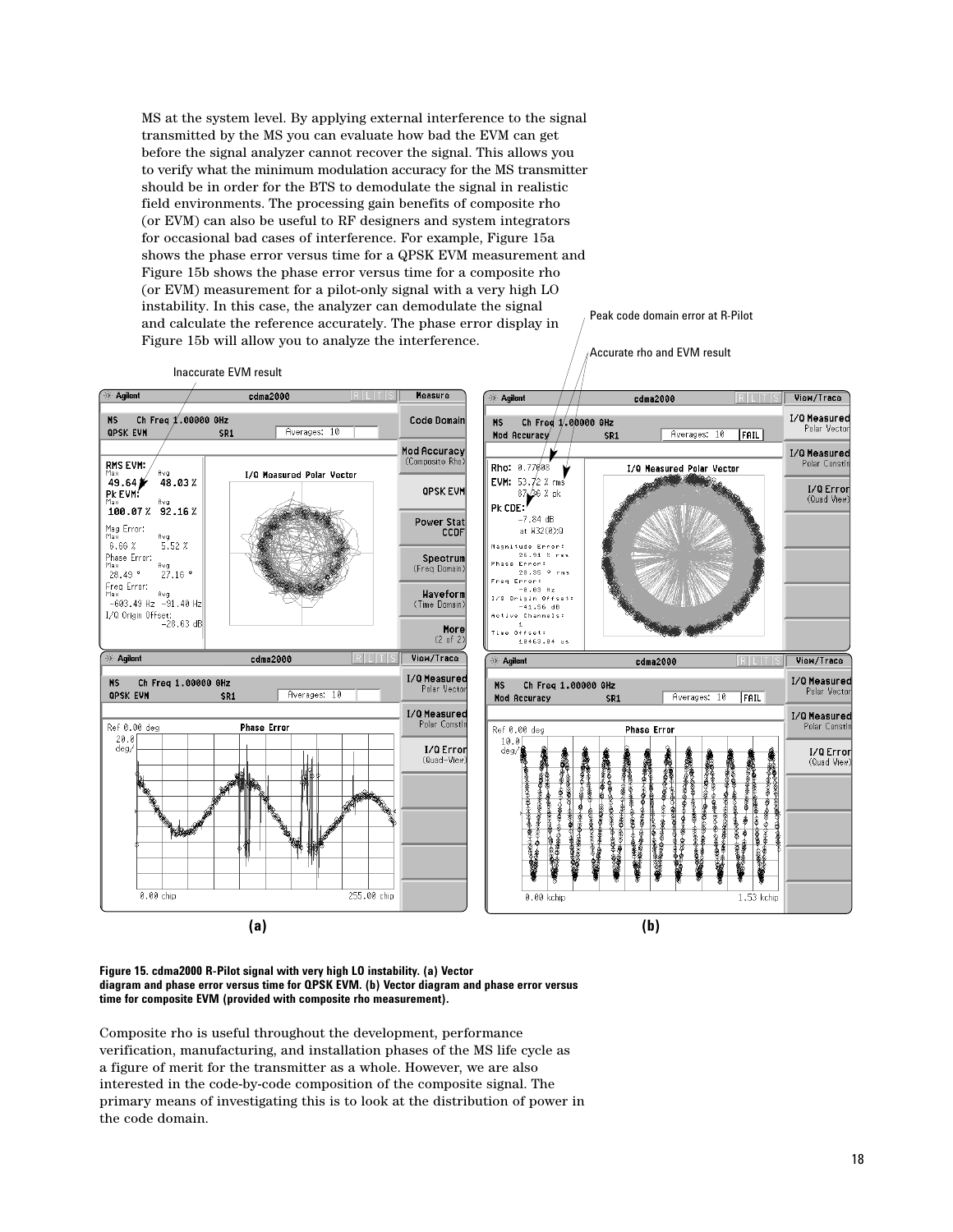#### *2.2.3 Code domain power*

Code domain power is an analysis of the distribution of signal power across the set of code channels, normalized to the total signal power. To analyze the composite waveform each code channel is decoded using a code-correlation algorithm. This algorithm determines the correlation coefficient factor for each code. Once the channels are decoded, the power in each code channel is determined.

In cdma2000, the measurement is complicated by the fact that the length of the Walsh codes varies to accommodate the different data rates and SRs of the different RCs. In general, as the data rate increases the symbol period is shorter. For a specific SR, the final chip rate is constant. Therefore, fewer Walsh code chips are accommodated within the symbol period — the Walsh code length is shorter.

One effect of using variable length Walsh codes for spreading is that a shorter code precludes using all longer codes derived from it. Figure 16 illustrates this concept. If a high data rate channel using a 4-bit Walsh code such as 1, 1, -1, -1 is transmitted, all lower data rate channels using longer Walsh codes that start with 1, 1, -1, -1 have to be inactive to avoid conflicts in the correlation process at the receiver.

|               | Walsh 4            |                | Walsh 8                                        |                | Walsh <sub>16</sub>                                                                          |
|---------------|--------------------|----------------|------------------------------------------------|----------------|----------------------------------------------------------------------------------------------|
| 0             | 1 1<br>$1 \quad 1$ | 0              |                                                | $\mathbf{0}$   | 1<br>1<br>1<br>1                                                                             |
|               | $1 - 1$<br>$1 - 1$ |                | $\cdot$ 1<br>$-1$<br>$-1$<br>$1 - 1$           | 1              | $1 - 1$<br>$1 - 1$<br>$1 - 1$ 1 $-1$<br>$1 - 1$ 1 - 1 1 - 1<br>$1 - 1$                       |
| $\frac{1}{2}$ | $-1$<br>$\cdot$ 1  | $\overline{2}$ | $-1$ $-1$<br>$\cdot$ 1<br>$\cdot$ 1            | $\overline{2}$ | $1 1 - 1 - 1$<br>$1 - 1 - 1$<br>$1 1 - 1 - 1$<br>$1 \t1 - 1 - 1$<br>$\mathbf{1}$             |
| 3             | $1 - 1 - 1$        | 3              | $1 - 1$<br>$-1$<br>$-1$ $-1$ 1<br>$\mathbf{1}$ | 3              | $1 - 1 - 1$<br>$1 - 1 - 1$ 1<br>$1 - 1 - 1$ 1 1 - 1 - 1 1<br>$\overline{1}$                  |
|               |                    | 4              | $-1$<br>$-1$ $-1$<br>$-1$                      | 4              | 1<br>$\mathbf{1}$<br>$-1$ $-1$ $-1$ $-1$<br>$1 - 1 - 1 - 1 - 1$<br>1 1<br>1<br>1<br>1        |
|               |                    | 5              | $-1$ 1<br>$-1$<br>$-1$<br>-1                   | 5              | $1 - 1$ 1 - 1 - 1<br>$\mathbf{1}$<br>$-1$<br>$1 - 1 - 1$ 1 - 1 1<br>1<br>$-1$<br>1           |
|               |                    | 6              |                                                | 6              | $1 \t1 - 1 - 1 - 1 - 1$<br>$1 - 1 - 1 - 1 - 1$<br>1                                          |
|               |                    | 7              | $1 - 1$<br>$\cdot$ 1<br>$-1$<br>$1 - 1$<br>1   | $\overline{1}$ | $1 - 1$ $1 - 1 - 1$ $1 - 1$<br>$1 - 1 - 1$ 1 $-1$<br>$\overline{1}$<br>$1 \t1 - 1$           |
|               |                    |                |                                                | 8              | $1 \t1 - 1 - 1 - 1 - 1 - 1 - 1 - 1 - 1$<br>1                                                 |
|               |                    |                |                                                | 9              | $1 - 1$ 1 $-1$<br>$1 - 1$<br>$1 - 1 - 1$ 1 - 1 1 - 1 1 - 1<br>$\overline{\phantom{0}}$       |
|               |                    |                |                                                | 10             | $1 - 1 - 1 - 1 - 1$<br>$1 - 1 - 1$<br>$1 - 1 - 1$<br>1<br>1                                  |
|               |                    |                |                                                | 11             | $1 - 1 - 1$ 1 - 1<br>$1 - 1 - 1$<br>$\overline{1}$<br>$1 - 1 - 1$<br>$\overline{1}$          |
|               |                    |                |                                                | 12             | $1 - 1 - 1 - 1 - 1 - 1 - 1 - 1 - 1$<br>$\overline{1}$<br>$\mathbf{1}$<br>1<br>$\overline{1}$ |
|               |                    |                |                                                | 13             | $1 - 1 - 1$ 1 - 1 1 - 1<br>$1 - 1$<br>$1 - 1$<br>1<br>$1 - 1$ 1 $-1$                         |
|               |                    |                |                                                | 14             | $-1$<br>$-1$<br>$-1 - 1$<br>$-1$<br>$-1$<br>$-1$                                             |
|               |                    |                |                                                | 15             | $1 - 1 - 1$<br>-1<br>1<br>$-1 - 1$<br>$1 - 1$<br>1<br>1 -1 -1                                |

#### **Figure 16. Hadamard generation of Walsh codes and the effects of using variable length Walsh codes for spreading.**

Individual Walsh codes (or functions) are identified by  $\mathbf{W_{n}^{N},}$  where N is the length of the code and n is the row in the N x N Hadamard matrix. For example,  $\mathrm{W}_2{}^4$  represents code 2 of the 4 x 4 Hadamard matrix (4-bit Walsh code).

Therefore,  $\mathrm{W}_2{}^4$  precludes using:

- $W_2^8$  and  $W_6^8$ ;
- $W_2^{16}$ ,  $W_6^{16}$ ,  $W_{10}^{16}$ ,  $W_{14}^{16}$ ;
- W<sub>2</sub><sup>32</sup>, W<sub>6</sub><sup>32</sup>, W<sub>10</sub><sup>32</sup>, W<sub>14</sub><sup>32</sup>, W<sub>18</sub><sup>32</sup>, W<sub>22</sub><sup>32</sup>, W<sub>26</sub><sup>32</sup>, W<sub>30</sub><sup>32</sup> (not shown in Figure 16); etc.

Another way to look at the same signal is by reordering the code channels so related code channels are adjacent to each other. The so-called bit-reverse generation of Walsh codes provides us with this desired code number assignment. This is the code generation method used in W-CDMA **[4]**. The codes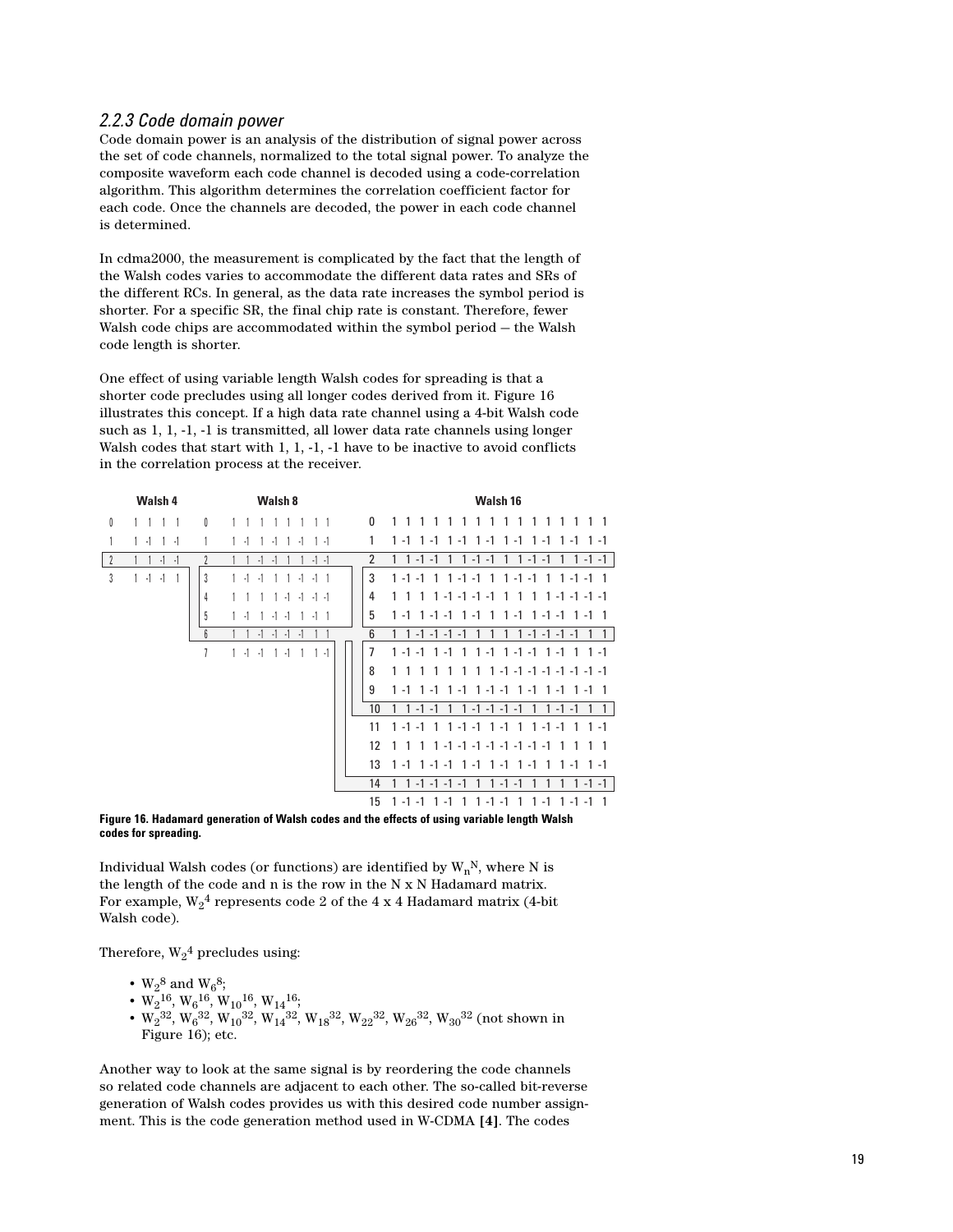derived from this method are called orthogonal variable spreading factor (OVSF) codes, as opposed to Walsh codes, in W-CDMA. OVSF codes and Walsh codes are the same, only their code number assignment is different. The generation method is called "bit-reverse" because the code number in binary form is reversed (MSB is LSB, etc.) relative to the Hadamard method. For example, code channel 3 (binary: 011) in the Hadamard Walsh 8 matrix corresponds to code channel 6 (binary: 110) in the reverse-bit Walsh 8 matrix, as seen in Figure 17.

| <b>Hadamard (Walsh codes)</b> |                |                |                                     |  |                          |                |                | Bit-reverse (OVSF codes) |   |     |                                     |              |              |                   |              |  |              |              |                          |            |  |                |     |
|-------------------------------|----------------|----------------|-------------------------------------|--|--------------------------|----------------|----------------|--------------------------|---|-----|-------------------------------------|--------------|--------------|-------------------|--------------|--|--------------|--------------|--------------------------|------------|--|----------------|-----|
| Actual code<br>(Walsh 8)      |                |                | Code number<br>In decimal In binary |  | Actual code<br>(Walsh 8) |                |                |                          |   |     | Code number<br>In decimal In binary |              |              |                   |              |  |              |              |                          |            |  |                |     |
|                               |                |                |                                     |  |                          |                |                |                          | 0 | 000 |                                     |              |              |                   |              |  |              |              |                          |            |  | 0              | 000 |
|                               | $\mathbf{0}$   | 10             |                                     |  | 1.                       | $\mathbf{0}$   | $\overline{1}$ | - 0                      | 1 | 001 |                                     | $\mathbf{0}$ |              | $\overline{1}$    | $\mathbf{0}$ |  |              |              | $0\quad 0\quad 0\quad 0$ |            |  |                | 001 |
|                               |                | 0 <sub>0</sub> |                                     |  |                          |                | $\mathbf{0}$   | -0                       | 2 | 010 |                                     |              | $\mathbf{1}$ | 0 <sub>0</sub>    |              |  |              |              |                          | $0\quad 0$ |  | $\overline{2}$ | 010 |
|                               | $\overline{0}$ | 0              |                                     |  |                          | 0              | 0              |                          | 3 | 011 |                                     |              |              | $0\quad 0\quad 0$ |              |  | $\mathbf{0}$ |              | $0 \t1 \t1$              |            |  | 3              | 011 |
|                               |                |                |                                     |  | n.                       | $\mathsf{U}$   | $\mathbf{0}$   | $\mathsf{n}$             | 4 | 100 |                                     |              | $\mathsf{n}$ |                   | 0            |  | $\mathbf{0}$ | $\mathbf{0}$ |                          | 0 O        |  | 4              | 100 |
|                               | $\mathbf{0}$   | $1\quad 0$     |                                     |  | $\mathbf{0}$             | $\overline{1}$ | $\mathbf{0}$   |                          | 5 | 101 |                                     | $\mathbf{0}$ |              | $\overline{1}$    | $\mathbf{0}$ |  |              |              | H                        |            |  | 5              | 101 |
|                               | 1              | 0 <sub>0</sub> |                                     |  | $\mathsf{U}$             | $\mathbf{0}$   |                |                          | 6 | 110 |                                     |              | $\mathbf{0}$ | 0                 |              |  |              | 0            | $\mathbf{0}$             |            |  | 6              | 110 |
|                               | $\mathsf{U}$   | <sup>n</sup>   |                                     |  | n.                       |                |                | n                        | 7 | 111 |                                     | <sup>n</sup> |              | $\mathbf{0}$      |              |  | n            |              |                          | 0          |  | 7              | 111 |

#### **Figure 17. Hadamard versus bit-reverse.**

For the reverse link, as seen earlier, the physical channels are I/Q multiplexed. HPSK is applied to limit the peak-to-average power ratio. However, HPSK limits the choice of Walsh codes. In order to benefit from this function, only even-numbered Walsh codes, which consist of pairs of identical consecutive chips, can be used. For example,  $W_2^4 = (1,1,-1,-1)$  would meet this condition, but  $W_1^4 = (1,-1,1,-1)$  would not [3].

To maximize the benefits of HPSK, the Walsh codes for the different channels are defined as follows:

- The R-Pilot is always spread by code W0 32 = (1,1,1,1,1,1,1,1,1,1,1,1,1,1,1,1,1,1,1,1,1,1,1,1,1,1,1,1,1,1,1,1).
- The R-FCH is always spread by code  $W_4^{16} = (1,1,1,1,-1,-1,-1,1,1,1,1,-1,-1,-1,-1).$
- The R-DCCH is always spread by code  $W_8^{16} = (1,1,1,1,1,1,1,1,-1,-1,-1,-1,-1,-1,-1).$
- When only one R-SCH is to be transmitted, R-SCH1 is spread by code  $W_2^4 = (1,1,-1,-1)$ . Only for the highest data rates should  $W_1^2 = (1,-1)$ be used. This Walsh code defeats the benefits of HPSK, so it should be avoided.
- When two R-SCHs are used, the recommended configuration is to have SCH1 using  $W_2^4 = (1,1,-1,-1)$  and SCH2 using  $W_6^8 = (1,1,-1,-1,-1,1,1)$ . These two codes are not orthogonal to each other. This is not a problem because, as seen in Figure 3, the two channels are I/Q multiplexed (one is transmitted in I and the other one in Q). This makes them orthogonal regardless of the spreading code used. For high data rate cases, both SCHs can use shorter codes.

Figure 18 shows how the selected codes for the different channels map onto the bit-reverse code tree. The dark grey codes are the selected codes. The light grey codes are non-orthogonal to the selected codes.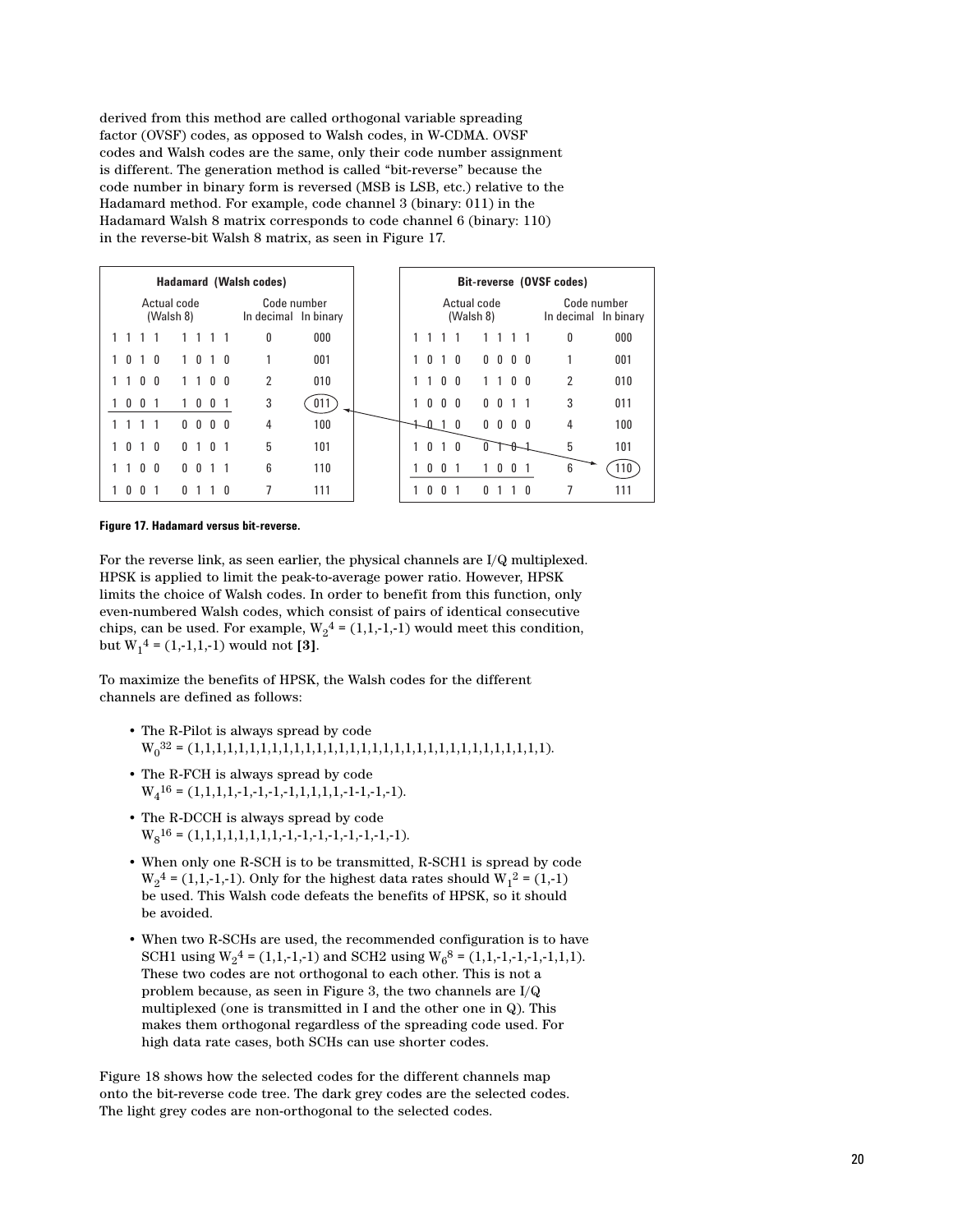

**Figure 18. Mapping of reverse link Walsh codes onto the bit-reverse Walsh code tree.** 

For the worst cases (highest data rates), the HPSK requirements will not be fulfilled. It is expected that this will only occur for a very small percentage of cases.

Defining the Walsh codes avoids code-usage conflicts. By limiting the choice of code channel configurations, the power statistics (CCDF) for the signals are also better determined.

In terms of code capacity, channels with higher data rates (shorter code lengths) occupy more code space. For example,  $\mathrm{W}_1{}^2$  occupies two times more code space as  $\mathrm{W}_2{}^4$ , and eight times more code space than  $\mathrm{W}_4{}^{16}$ . In the code domain power display, wider bars represent shorter code (higher data rate) channels. Figure 19 shows the code domain power display, in bit-reverse mode, for a signal with an R-Pilot, an R-FCH, and an R-SCH1. The R-SCH1  $(\rm W_2^{\,4})$  is much wider than the Walsh 16 channels ( $\rm W_0^{16}$  and  $\rm W_4^{16}$ ).



**Figure 19. Code domain power for a signal with an R-Pilot, an R-FCH, and an R-SCH1 (W2 4).**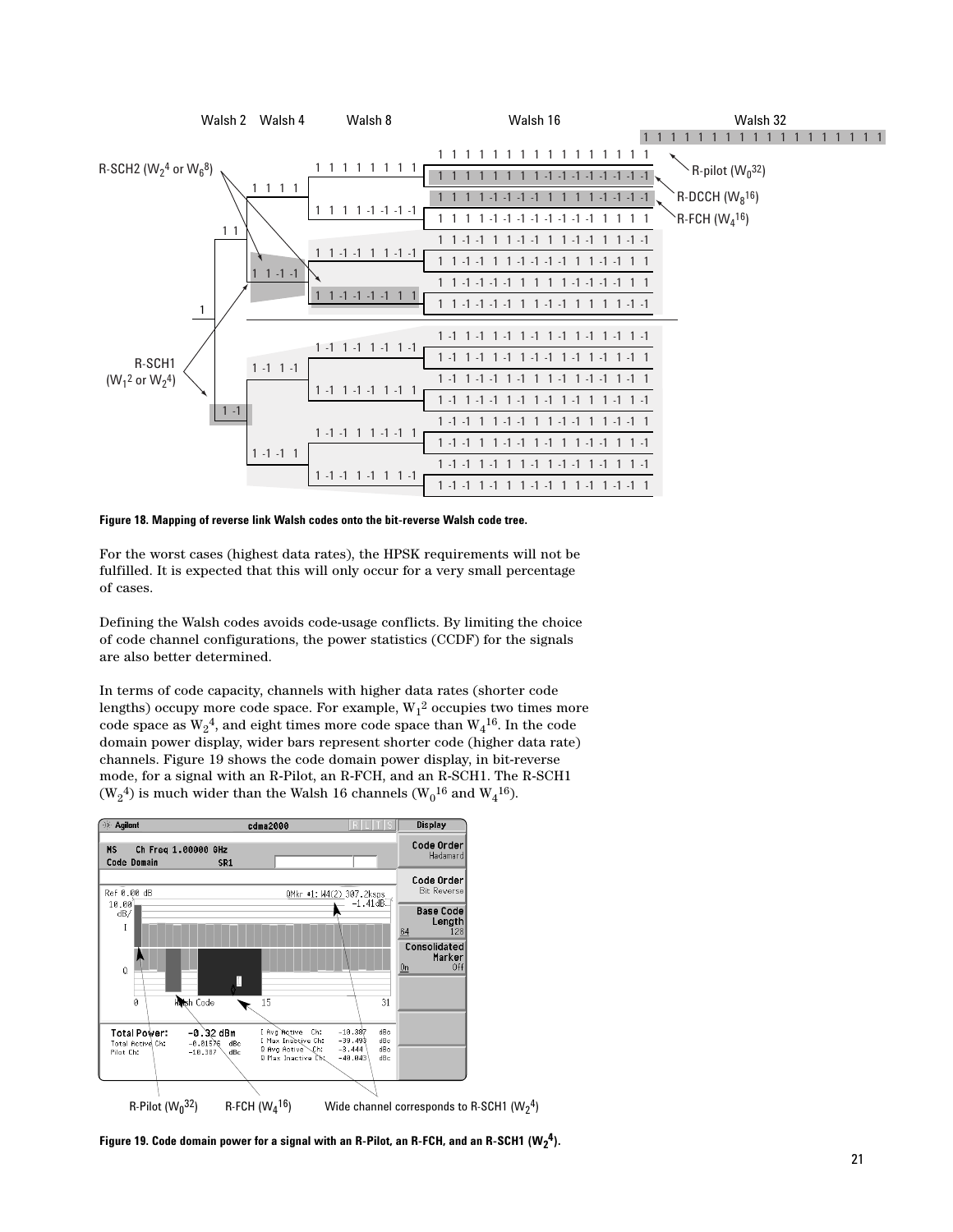The code domain power measurement not only helps you verify that each Walsh channel is operating at its proper level, but also identify problems throughout the transmitter design, from the coding to the RF section. In particular, the level of the inactive channels can provide useful information about specific impairments **[6]**. The projection of the error signal over the code domain, known as code domain error, is of even more interest. You want the error power to be distributed through the code domain, rather than concentrated in a few codes, to avoid code-dependent channel quality variations. However, many transmitter impairments, such as amplifier compression and LO instability, cause uneven distribution of the error throughout the code domain. In these cases, energy is lost from the active channels and appears in related code channels in deterministic ways **[1]**. For this reason, it is useful to ensure that the code domain error is under a certain limit. The peak code domain error measurement (shown in Figure 15b in combination with a composite rho measurement) indicates the maximum code domain error in the signal and to which code channel this error belongs.

Related to code domain power, IS-95 standards specify a pilot channel to code channel time tolerance and pilot channel to code channel phase tolerance for the BTS **[1]**. Since the cdma2000 MS has many similarities with a BTS, these tests will probably be part of the IS-2000 standard for MS. However, they are irrelevant if digital summing is used, since digital summing prevents delays and phase shifts between channels.

Apart from looking at the code domain power, it is useful to analyze a specific code channel. The following sections describe some analysis tools and how they can be applied. Figure 20 shows how the references for these measurements are calculated.



**Figure 20. Process to calculate code domain power, symbol EVM, symbol power and chip power versus time, and the demodulated bits for a cdma2000 reverse link signal.**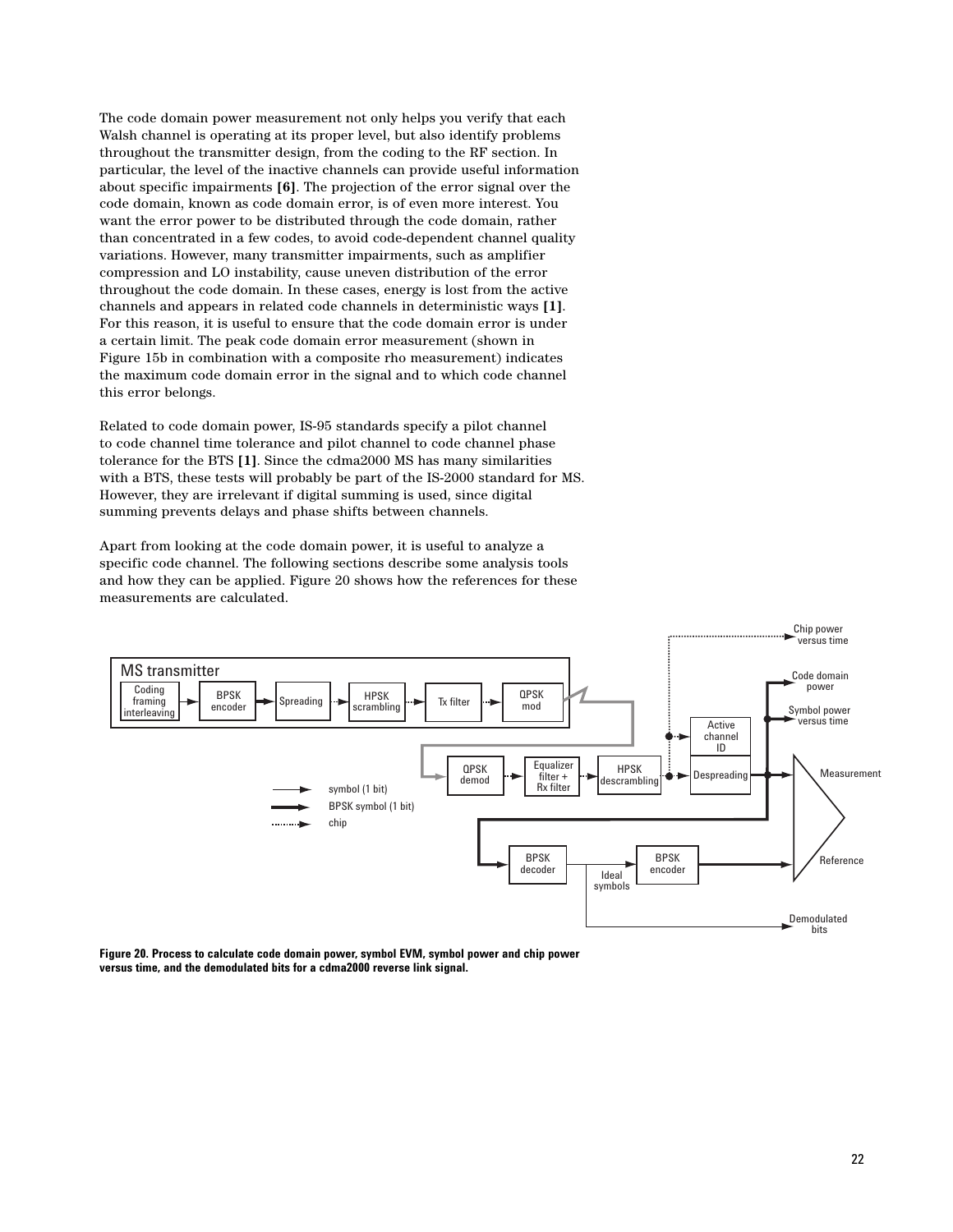#### *2.2.4 Symbol EVM*

By descrambling and despreading the signal, you can analyze the constellation for a specific code channel at the symbol level, even in the presence of multiple code channels. The measured signal is complex descrambled, despread, and BPSK decoded to symbols. The ideal symbols are then BPSK encoded to obtain the reference at the BPSK symbol level. This reference is then compared to the measured, despread symbols (Figure 20).

An RF impairment that affects symbol EVM will also affect the composite EVM. For example, an amplifier compression problem will appear both in the composite EVM and in the symbol EVM measurement. However, because of the processing gain, symbol EVM will mute the impairment. So why use symbol EVM?

Symbol EVM provides the bridge between RF and the demodulated symbols. Since it includes the processing gain, it provides baseband engineers a measure of modulation quality closer to real-life performance. In this sense, you can think of it as the actual quality the user will experience in that channel (similar to the reciprocal of bit error rate (BER)).

The relationship between symbol EVM and chip EVM depends on the Walsh code length. For short Walsh code channels (less processing gain) chip modulation errors have a significant effect on symbol EVM. But for long code channels (more processing gain), chip modulation errors have little effect on symbol EVM. Therefore, there is a compromise between the data rate and the modulation quality. In this sense, symbol EVM is particularly useful to baseband DSP engineers to analyze how different impairments affect the quality of channels at different data rates. For example, Figure 21 shows the cdma2000 code domain power measurement (bit reverse display) for a signal with an R-Pilot, an R-FCH, and an R-SCH1 ( $W_1^2$ ). The signal suffers from high-frequency LO interference. Figure 21a shows the constellation and symbol EVM (around 19 percent) for the R-FCH ( $\rm W_4^{\,16})$  channel. Figure 21b shows that the higher data rate channel, R-SCH1 (W<sub>1</sub><sup>2</sup>), suffers from a higher symbol EVM (around 28 percent).



Impairment causes higher symbol EVM in high data rate channel

**Figure 21. cdma2000 code domain power measurement (bit reverse display) for a signal with an R-Pilot, an R-FCH (W4 16), and an R-SCH1 (W1 2). Signal has a high-frequency LO interference problem. (a) Symbol EVM measurement for the R-FCH. (b) Symbol EVM measurement for the R-SCH1.**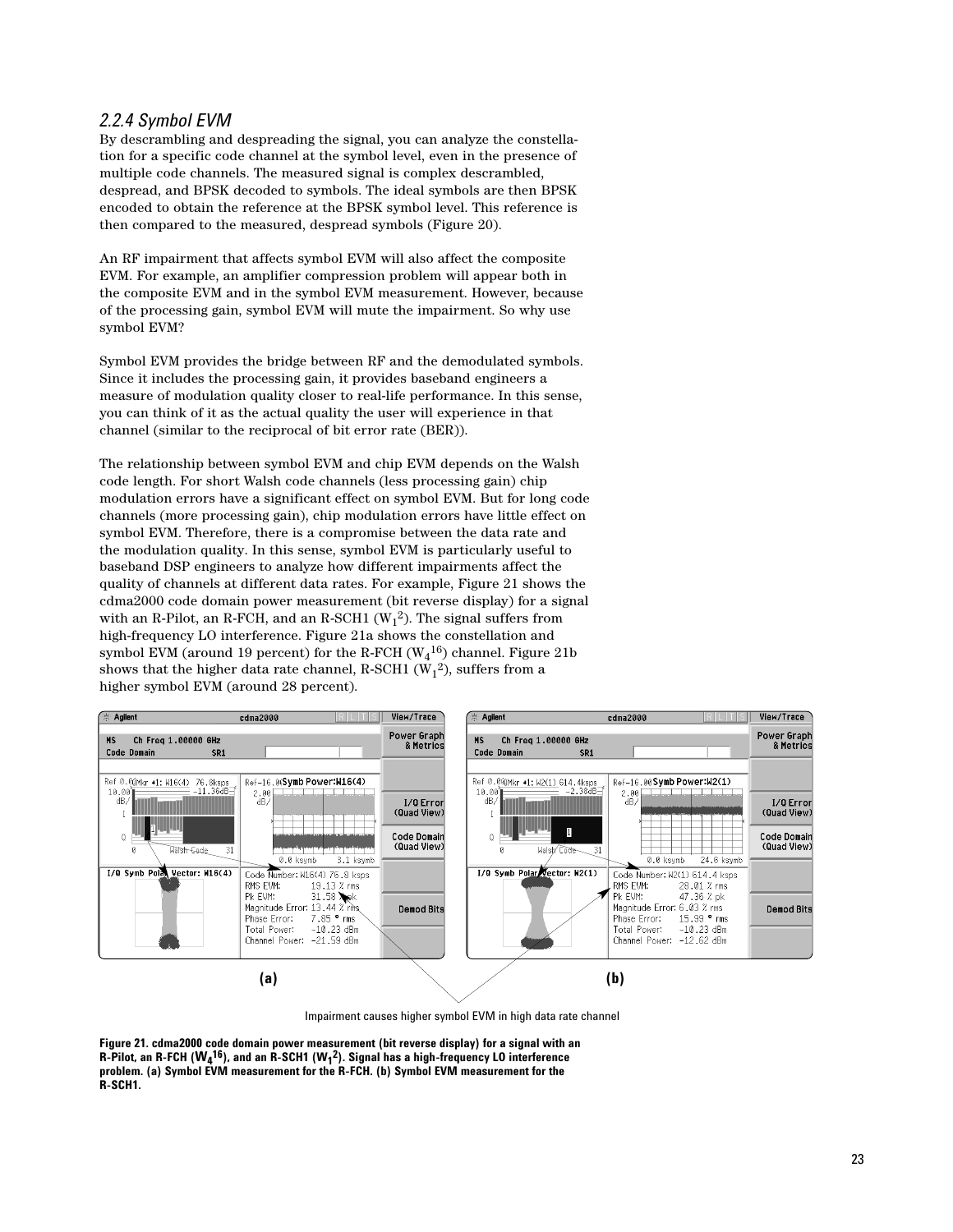#### *2.2.5 Symbol power versus time*

Analyzing the power for a specific code channel versus time (or versus symbol) can be particularly useful to monitor the power and response of the MS power control system for different channels. For example, Figure 22 shows a symbol power increase of .5 dB in the R-FCH, for the same signal used for Figure 21, but with no impairments.



**Figure 22. (a) cdma2000 code domain power measurement (bit reverse display) for a signal with an R-Pilot, an R-FCH (W4 16 at - 12.77 dB), and an R-SCH1 (W1 2 at - 3.77 dB). (b) Symbol power versus time for the R-FCH.** 

Figure 23 shows the symbol power versus time in combination with the chip power for the signal versus time. This is particularly useful for system integrators to analyze the power amplifier response (ripple) to a series of power control commands.



**Figure 23. Chip power versus time for a signal with an R-Pilot, an R-FCH (W4 16 at –12.77 dB) and an R-SCH1 (W1 2 at –3.77 dB), combined with symbol power versus time for the R-FCH.**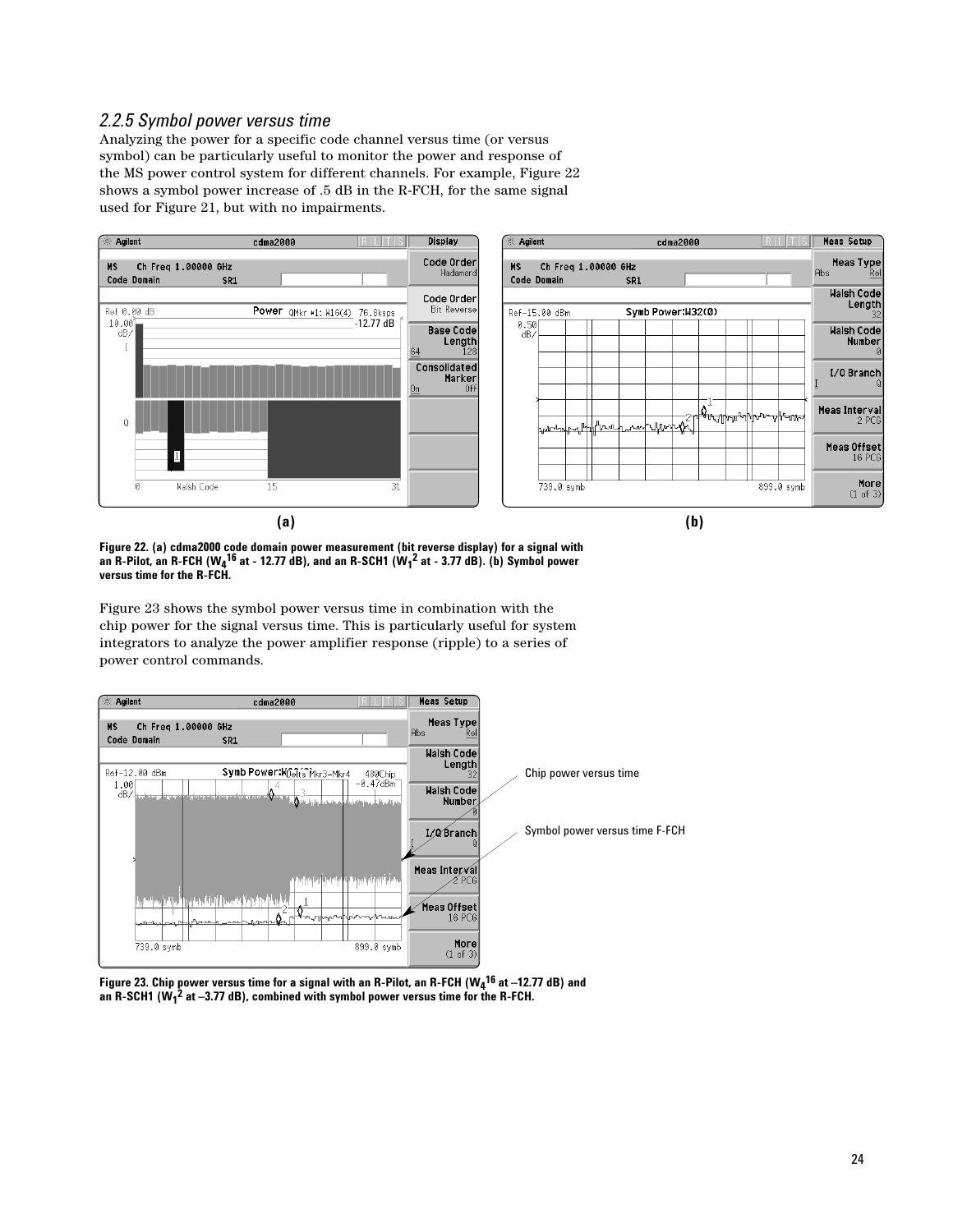### *2.2.6 Demodulated bits*

By obtaining the demodulated symbols after descrambling and despreading for each code channel, the correct symbol patterns can be verified. This is particularly important for the power control bits, since power control is absolutely critical to system performance. In cdma2000, the MS uses the R-Pilot to send power control bits to the BTS. The power control bits are multiplexed with the pilot data bits. Figure 24 shows the demodulated bits (symbols before de-interleaving and decoding) for the R-Pilot of a cdma2000 signal with the same channel configuration as in previous figures.



**Figure 24. (a) cdma2000 code domain power measurement (bit-reverse display) for a signal with R-Pilot, an R-FCH (** $W_4$ **<sup>16</sup> at –12.77 dB), and an R-SCH1 (** $W_1^2$  **at –3.77 dB). (b) Demodulated bits for the R-Pilot. (c) Symbol power versus time for the R-Pilot.**

Demodulated bits is an important troubleshooting tool for baseband engineers to identify coding, interleaving, and power control bit errors. In many cases it can help you clarify situations where the BTS and MS are having problems communicating with each other. Analyzing the demodulated bits may confirm whether the error is coming from the MS coding and interleaving or the BTS de-interleaving and decoding process.

## **2.3 Measuring receiver performance**

Since the air interface for the cdma2000 forward link is similar to cdmaOne, the same issues and measurements for cdmaOne mobile receiver test apply to cdma2000. However, in cdma2000 the testing is complicated by a couple of factors that are fundamental for a 3G system: capability for variable data rates and higher capacity. The following sections describe how this impacts the mobile receiver test and what new source requirements may be needed to perform appropriate testing.

#### *2.3.1 Performance tests at variable data rates*

As seen earlier, cdma2000 uses different RCs and Walsh code lengths to accommodate the variable data rates. In order to demodulate a channel the MS receiver must identify the channel's data rate. The IS-2000 standard requires demodulation performance tests be made for a large number of channels at different RCs and data rates to ensure good receiver performance. This poses a challenge both in the time spent and source requirements for the test.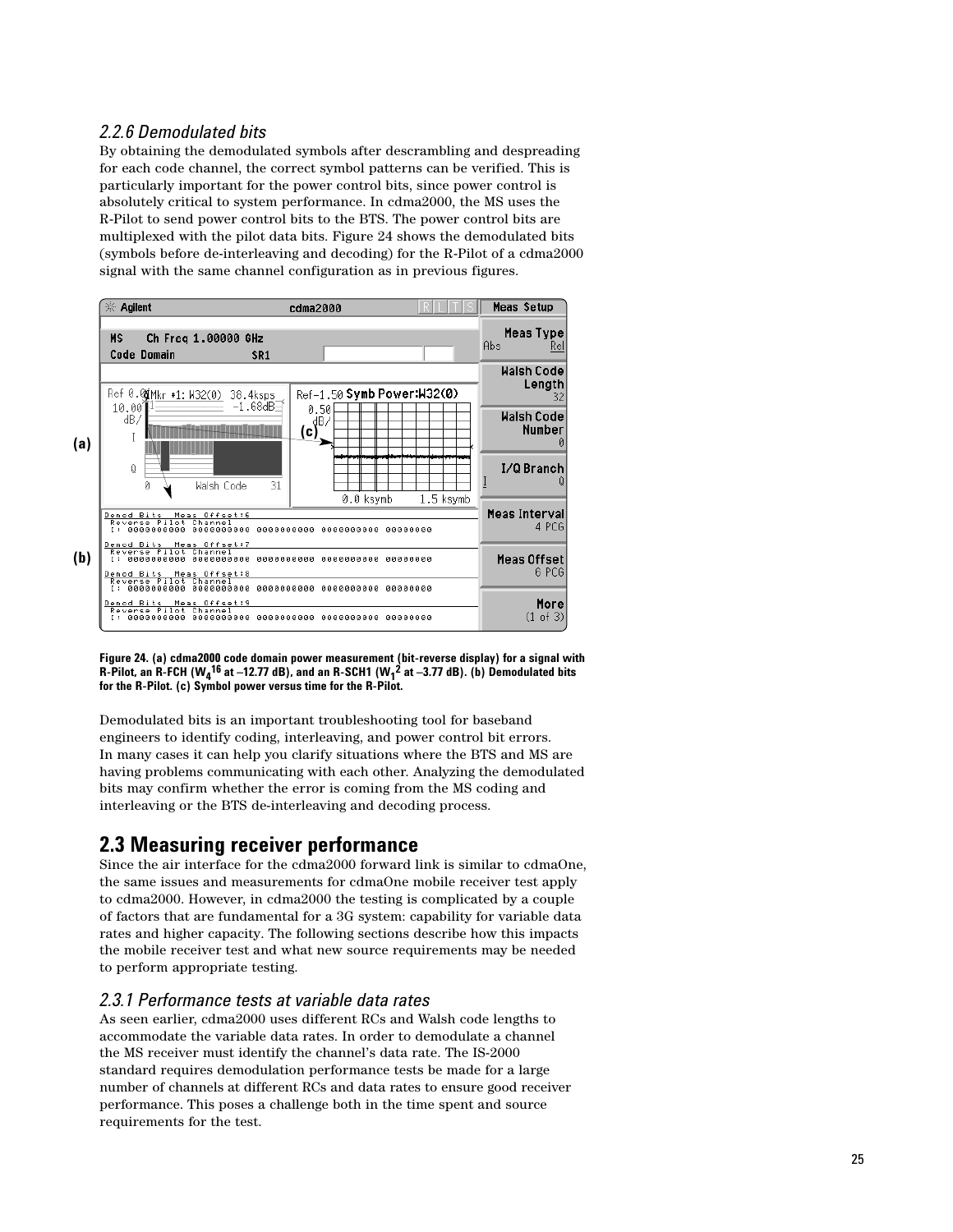To perform these tests you need a source capable of simulating fully-coded forward link signals with channels at all possible RCs and data rates. You must be able to change parameters and input data. The best solution for this is to use a real-time cdma2000 generator, with which you can change the channel configuration and parameters to generate a new signal in a few seconds. (See appendix for information on available cdma2000 real-time generators.)

#### *2.3.2 Quasi-orthogonal functions*

High data rate channels occupy a lot of the BTS code space. There may be situations where a few users (or even a single user) transmitting data at high data rates use all the available codes. To obtain more code space, the IS-2000 standard specifies a new set of orthogonal codes to complement the existing Walsh codes. The new codes are known as quasi-orthogonal functions (QOF). The QOFs increase the code space at the expense of higher interference.

The receiver must be able to demodulate Walsh channels in the presence of QOF channel interference. Therefore, the receiver tester source must be able to generate cdma2000 channels spread with QOF codes.

# **Appendix: Agilent Solutions for cdma2000 MS Design and Test**

This section provides a list of Agilent's solutions that can help you develop and test your cdma2000 MS design.

## **Design software and simulation for hardware verification**

Connectivity between Agilent electronic design automation software and Agilent test equipment, such as signal sources and signal analyzers, helps minimize development risk and costs by identifying problems early in the design and fabrication cycle. With connected simulation and test solutions from Agilent Technologies, the designer's testbench consists not only of hardware instrumentation, but also the Advanced Design System (ADS) for design and simulation of systems and circuits. Connected solutions let cdma2000 designers quickly perform simulations to evaluate design tradeoffs and what-ifs, and then turn the simulated signal into a real RF test signal on the testbench for hardware test. Conversely, cdma2000 designers can take the measured output signal from the DUT and bring it into ADS for additional analysis in the simulation environment.

cdma2000 system designers utilizing connected solutions can:

- Evaluate system-level performance with partial RF hardware, using simulation to model missing hardware.
- Evaluate RF performance (such as BER), using simulation to model missing baseband functionality.
- Evaluate system performance more continuously throughout the design/fabrication cycle to help reduce risk and costs.
- Evaluate system performance on the test bench with simulated impairments.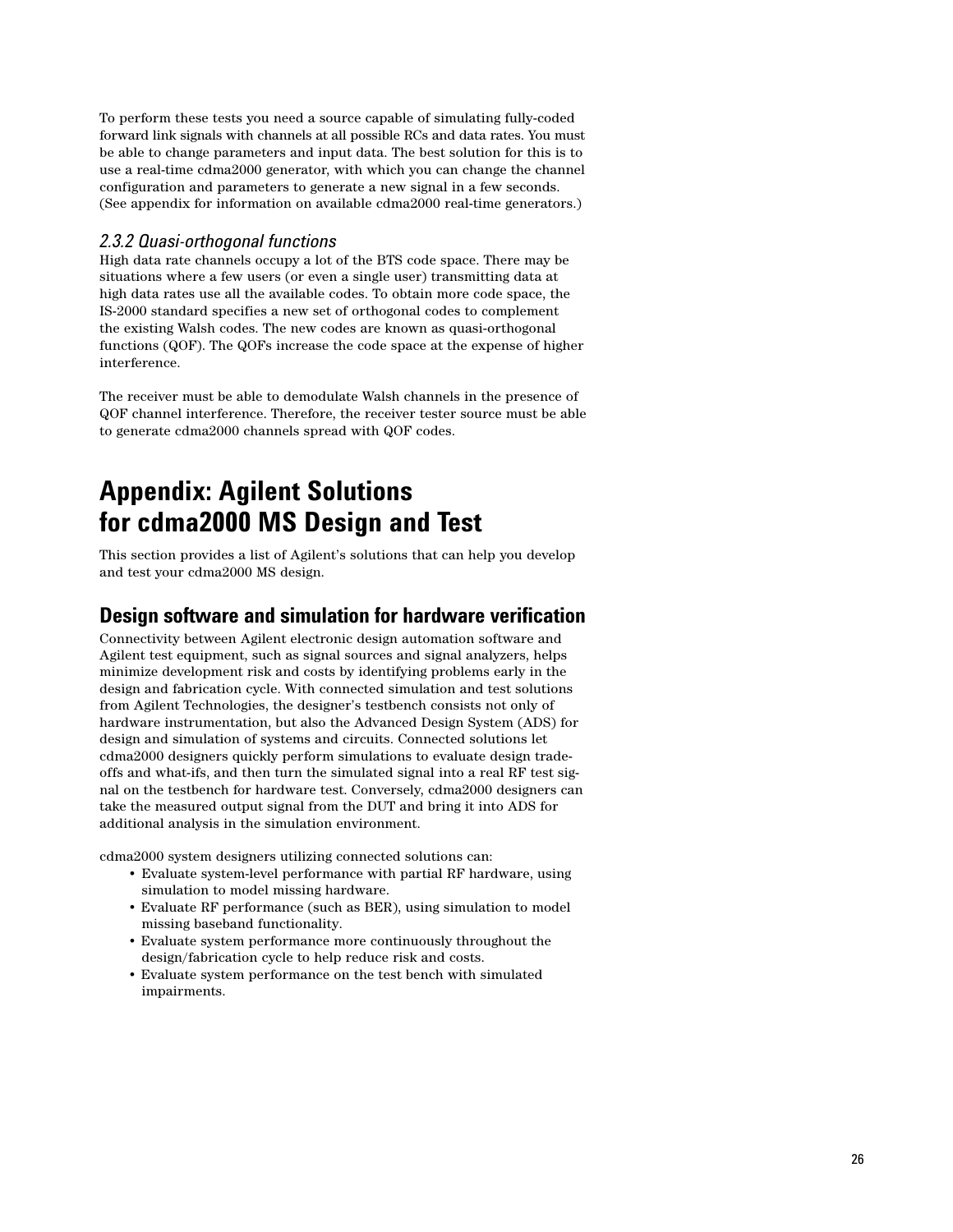cdma2000 component designers benefit from connected solutions because they can use realistic signals for testing that reflect the environment in which the component will be used. Applications include:

- testing/demonstrating a component DUT. Modeling a transmitter/ receiver chain in simulation to show how it would perform in a system
- testing/demonstrating a component with various signal formats modeled in simulation
- evaluating performance limits of a DUT how impaired can the input signal be and still meet specifications?

To find out more about connected solutions and ADS cdma2000 library refer to **www.agilent.com/find/advanced**

## **Signal generation**

For component testing, the Agilent E4438C ESG with Option E4438C-4011 generates multi-carrier cdma2000 test signals in the forward and reverse link directions. The statistically-correct signals are designed to stress cdma2000 handset components and subsystems, just as a real-world signals would. An easy-to-use interface enables you to:

- select the spreading rate (SR1 or SR3)
- generate up to 12 carriers for multi-carrier testing
- use the table editor to fully configure up to 256 channels for each carrier per your requirements
- select from several predefined cdma2000 channel configurations, including 3GPP2 standard setups
- clip the peak-to-average signal power to reduce stress on amplifiers
- view the CCDF curve and code domain power of signals

Agilent also offers the ESG-D/DP series RF signal generators with basic capability for component test applications when the performance of the E4438C ESG is not required.

For receiver testing, the E4438C ESG with Option E4438C-4011 produces a cdma2000 test signal with fully-coded forward and reverse link frames. The high level of channel coding enables thorough evaluation of receiver demodulation analysis capabilities at various design stages, from ASICs to completed receiver designs. The stream of fully-coded frames is generated continuously on the carrier (SR1) to enable BTS sensitivity, dynamic range, adjacent channel selectivity, traffic channel demodulation, FER/CRC verification, and BER testing. An easy-to-use interface allows you to:

- quickly configure BTS parameters such as filter type or long code state
- fully configure channels using a convenient table editor
	- select channel types: pilot, sync, paging, quick paging, fundamental, supplemental 1, supplemental 2, OCNS
	- define relevant parameters, including Walsh code, data type, radio configuration, bit rate, individual channel power
- simulate up to eight forward link channels in one ESG
- choose single-ended or differential I/Q outputs for baseband verification
- modify Eb/No or C/N to test the effects of noise

The cdma2000 signals for both applications are backward compatible with IS-95 systems when RC1 or RC2 are chosen. Please see the Option E4438C-401 product overview (literature number 5988-4430EN) on the Agilent Web site to learn about more CDMA features, specifications, and applications. To obtain more information on the Agilent ESG go to **www.agilent.com/find/ESG**.

<sup>1.</sup> Requires a baseband generator, Option E4438C-001 (8-Msa waveform memory) or Option E4438C-002 (32-Msa memory). A single baseband generator provides both arbitrary waveform and real-time modes for component and receiver test applications.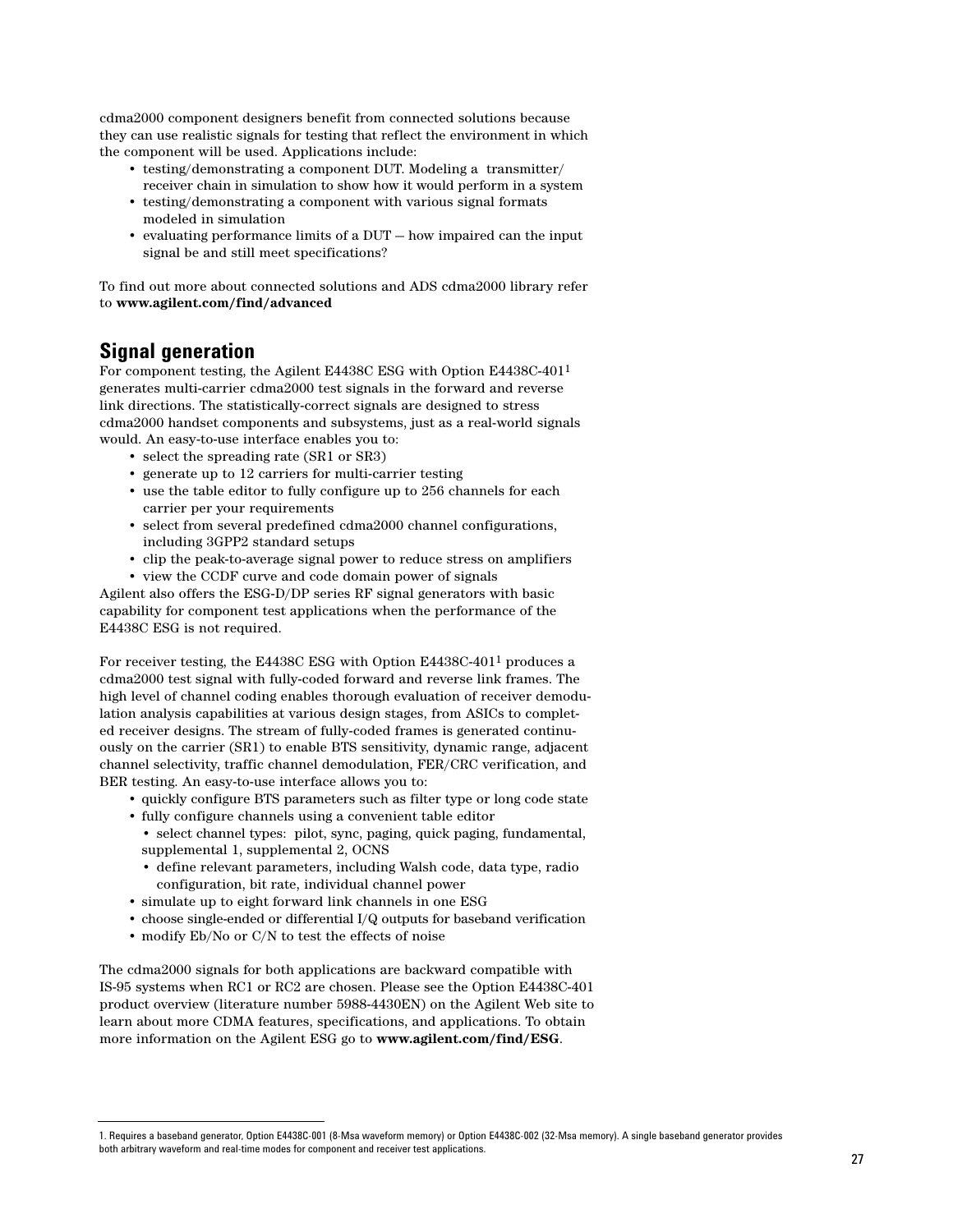#### cdma2000 1xEvolution (1xEV) testing

The E4438C ESG can produce cdma2000 1xEV test signals with the Signal Studio software options. Signal Studio options provide intuitive graphical user interfaces for configuring the 1xEV test signals to play on the ESG. The high data rates and modulation types specified in the standards may be selected. The signals can be set up to exercise components under a variety of crest factor conditions and channel setups. The full coding of traffic and control channels, as well as pseudo-random payload data, enable PER and BER testing of access terminal receivers in the forward link. Visit **www.agilent.com/find/signalstudio** to see the latest 1xEV technologies available.

### **Power meters and sensors**

The Agilent EPM-P series power meters and E9320 peak and average power sensors provide peak, average and peak-to-average ratio power measurements on cdma2000 signals. Fast test times, with a measurement speed of up to 1,000 corrected readings per second, over the general purpose instrument bus (GPIB), help increase throughput to meet time-to-market and time-to-volume goals. The E9320 peak and average power sensors have a maximum video bandwidth of 5 MHz, ideal for cdma2000 power measurements.

EPM-P analyzer software is provided on a CD-ROM, and is a PC-based tool for pulse and statistical analysis. For cdma 2000, statistical analysis of the power distribution provides essential characterization to optimize system design, such as testing for amplifier compression. For more information on power meters and sensors go to **www.agilent.com/find/powermeters**.

## **Power supplies and software for battery drain analysis**

Agilent 66319B/D, 66321B/D single and dual output high performance power supplies provide very fast transient output response with a built-in advanced DSP-based digitizing measurement system. Combined with the 14565A Device Characterization Software, battery drain current can be recorded, visualized, and analyzed from microseconds to weeks in duration. They provide the following functions for testing digital wireless devices:

- replace the main battery (single or dual output) and power adapter (dual output)
- emulate battery characteristics through fast output response and programmable output resistance
- minimize transient voltage drop over long wiring resulting from the pulsed current drain
- source/sink capability on main output for testing and calibrating battery charger circuitry
- accurately measure battery current drains for all operating modes (off, sleep, standby, and active modes)
- with 14565A software capture, visualize, and analyze current drain waveforms down to 15.6 ms resolution
- with 14565A software record long-term battery drain up to 1,000 hours;
- visualize and analyze results by either data log or CCDF display

For more information on power supplies go to **ww.agilent.com/find/mobilepower**.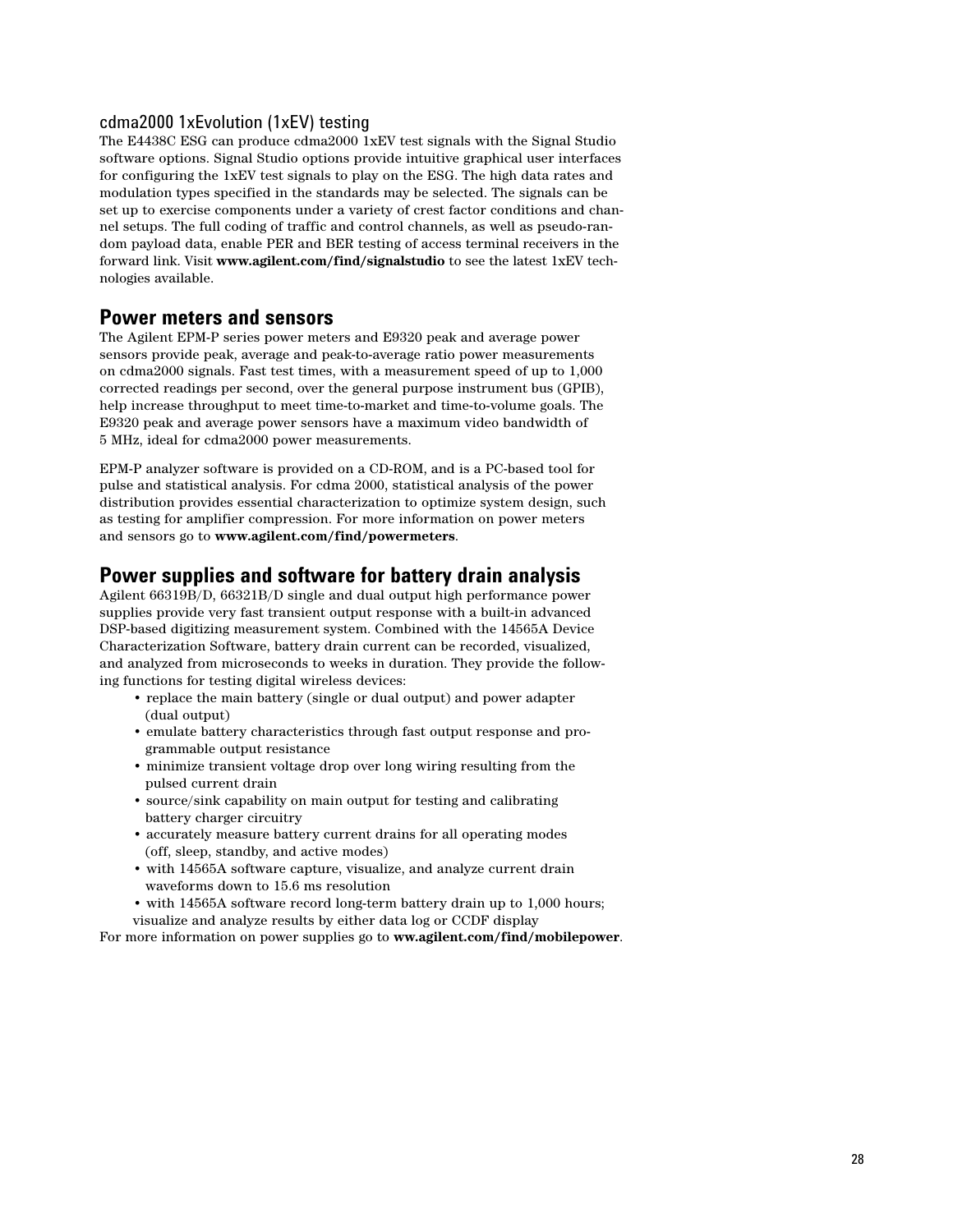## **Signal analysis**

This table provides the list of Agilent signal analyzers and their cdma2000 measurement capabilities for MS transmitter test (as of November 2002). For more information on signal analyzers go to

**www.agilent.com/find/spectrumanalyzer**.

|  |  |  |  |  |  | Table 1. Agilent signal analysis capabilities for cdma2000 SR1. |
|--|--|--|--|--|--|-----------------------------------------------------------------|
|--|--|--|--|--|--|-----------------------------------------------------------------|

|                                               |                                     | <b>Agilent signal analyzers</b>                            |                                                         |                                                 |                                                           |                                                      |  |  |  |  |  |  |
|-----------------------------------------------|-------------------------------------|------------------------------------------------------------|---------------------------------------------------------|-------------------------------------------------|-----------------------------------------------------------|------------------------------------------------------|--|--|--|--|--|--|
|                                               | cdma2000                            |                                                            | Vector signal analyzers                                 | Spectrum analyzers                              |                                                           |                                                      |  |  |  |  |  |  |
|                                               | <b>Measurements</b>                 | E4406A<br><b>VSA</b><br>transmitter<br>tester <sup>1</sup> | 89400A series<br>vector signal<br>analyzer <sup>2</sup> | 89600<br>vector signal<br>analyzer <sup>2</sup> | <b>PSA</b><br>series<br>spectrum<br>analyzer <sup>1</sup> | ESA-E<br>series<br>spectrum<br>analyzer <sup>1</sup> |  |  |  |  |  |  |
| Channel power                                 |                                     |                                                            | $\cdot$                                                 | 3                                               |                                                           |                                                      |  |  |  |  |  |  |
| Occupied bandwidth                            |                                     |                                                            | 3                                                       | 3                                               |                                                           |                                                      |  |  |  |  |  |  |
| In-band                                       | <b>ACPR</b>                         |                                                            | 3                                                       |                                                 |                                                           |                                                      |  |  |  |  |  |  |
| emissions                                     | In-band<br>spurious                 |                                                            | 3                                                       |                                                 |                                                           | 3                                                    |  |  |  |  |  |  |
| Out-of-band emissions<br>(spurious/harmonics) |                                     |                                                            |                                                         |                                                 | 5                                                         | 3                                                    |  |  |  |  |  |  |
| Peak/average power ratio                      |                                     |                                                            |                                                         |                                                 |                                                           |                                                      |  |  |  |  |  |  |
| CCDF                                          |                                     |                                                            |                                                         |                                                 |                                                           |                                                      |  |  |  |  |  |  |
|                                               | <b>Rho</b>                          |                                                            | 4                                                       |                                                 |                                                           |                                                      |  |  |  |  |  |  |
| <b>Modulation</b>                             | <b>OPSK EVM</b>                     |                                                            |                                                         |                                                 |                                                           |                                                      |  |  |  |  |  |  |
| quality                                       | Composite<br><b>EVM</b>             |                                                            |                                                         |                                                 |                                                           | 6                                                    |  |  |  |  |  |  |
|                                               | I/Q offset                          |                                                            |                                                         |                                                 |                                                           | 6                                                    |  |  |  |  |  |  |
|                                               | Frequency<br>accuracy               |                                                            |                                                         |                                                 |                                                           | 6                                                    |  |  |  |  |  |  |
|                                               | Code domain<br>power                |                                                            |                                                         |                                                 |                                                           | 6                                                    |  |  |  |  |  |  |
|                                               | Symbol<br><b>EVM</b>                |                                                            |                                                         |                                                 |                                                           | 6                                                    |  |  |  |  |  |  |
|                                               | Symbol power<br>vs. time            |                                                            |                                                         |                                                 |                                                           | 6                                                    |  |  |  |  |  |  |
|                                               | Composite<br>chip power<br>vs. time |                                                            |                                                         |                                                 |                                                           | 6                                                    |  |  |  |  |  |  |
|                                               | Demodulated<br>bits                 |                                                            |                                                         |                                                 |                                                           | 6                                                    |  |  |  |  |  |  |

**Notes:**

1. Measurement preconfigured for cdma2000.<br>2. Some measurements pre-configured for cdr

2. Some measurements pre-configured for cdma2000 (or cdmaOne). Parameters for other measurements must be set up manually as indicated.

3. Manual measurement (no automatic spurious search or ACPR measurement).

4. There are several interpretations of rho. The 89400 series vector signal analyzers can make the rho measurement with certain assumptions.

5. Manual measurement.<br>6. Measurements can be

6. Measurements can be made via optional 89600 software link.

## **cdma2000 mobile test application for the Agilent 8960 Series 10 wireless communications test set**

Agilent's cdma2000 mobile test solution provides the essential RF parametric test and call processing capabilities you will need to verify the quality and RF performance of your cdma2000 phones, allowing you to finalize product designs and time-to-volume. This test solution provides the capability to perform extremely fast cdma2000 transmitter and receiver tests using call processing to establish a traffic or fundamental channel using standard test service options or in test modes for mobile phone calibration. For more information on the cdma2000 mobile test application go to **www.agilent.com/find/8960**.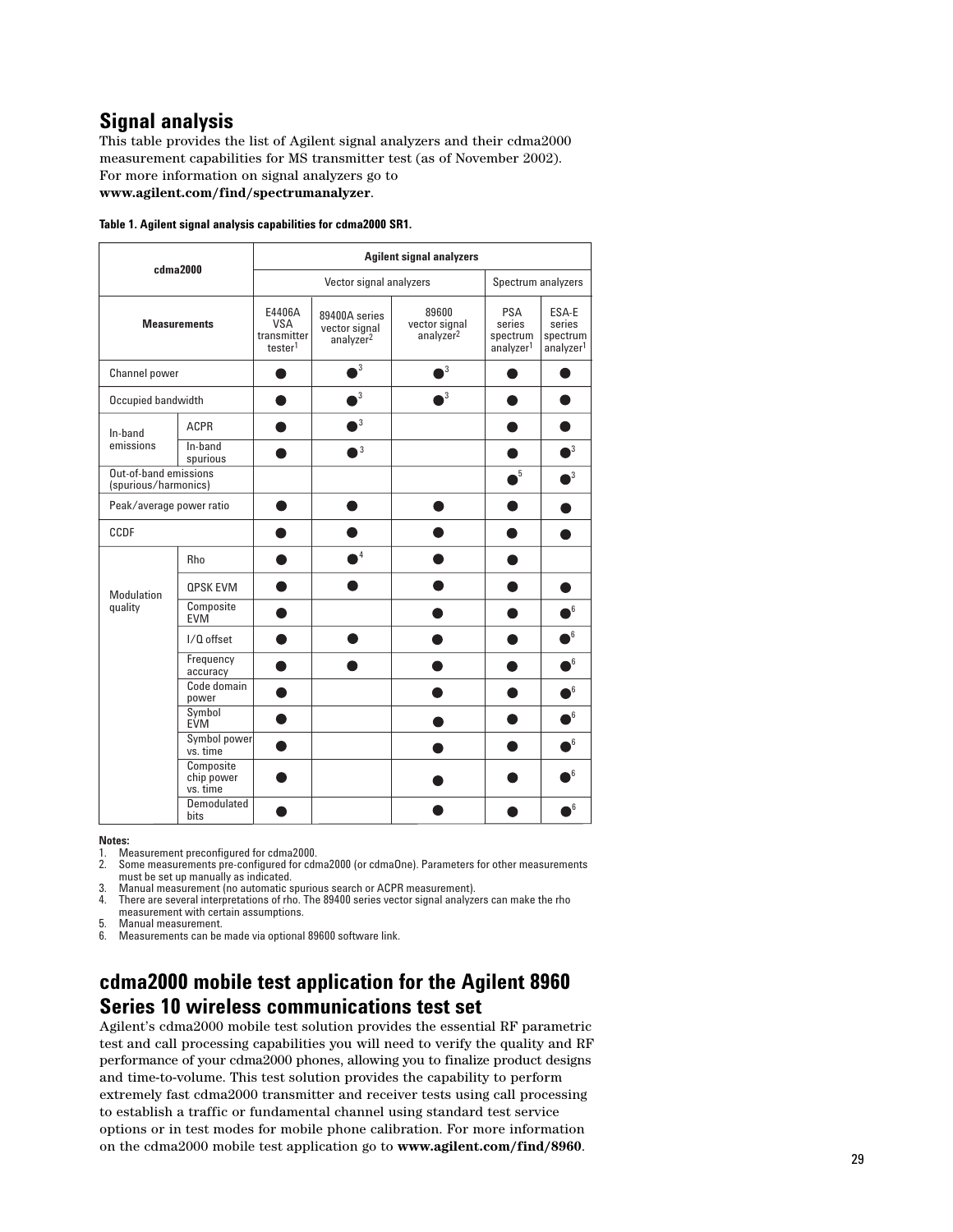Transmitter tests:

- maximum power
- minimum power
- multi-coded waveform quality (composite rho and EVM)
- hand-off waveform quality
- open loop power accuracy
- open loop power calibration
- access probe power
- code-domain power

Receiver tests:

- sensitivity
- dynamic range
- demodulation with additive white Gaussian noise (AWGN)

The fully coded, cdma2000 forward-link emulation supports RCs 1 through 5 and all supplemental channel data rates associated with those configurations. Comprehensive signal generation capability includes the cdma2000 channels (F-pilot, F-sync, F-paging, F-FCH, F-SCH, F-OCNS), cdma2000 modulation (parallel BPSK for pilot, sync, and paging channels and QPSK for F-FCH), and an AWGN source (1.8 MHz minimum bandwidth). Flexible user control of the forward link emulation is provided through easy-to-use front panel control and remote general purpose instrument bus (GPIB).

Because this cdma2000 test solution is based on the high-performance Agilent 8960 Series 10 test set, you gain the additional benefits of extremely fast measurement speed, ease of programming, accuracy, reliability, and worldwide service and support. These proven features will help you shorten test development time, increase throughput, and minimize support costs. The 8960 Series 10 is also a powerful multi-format test platform currently offering test applications for global system for mobile communication (GSM), general packet radio service (GPRS), and advanced mobile phone system (AMPS)/IS-136 giving you industry leading manufacturing flexibility.

## **Instruments used for measurement examples**

The measurement examples and screen images in this application note were obtained using the following instruments:

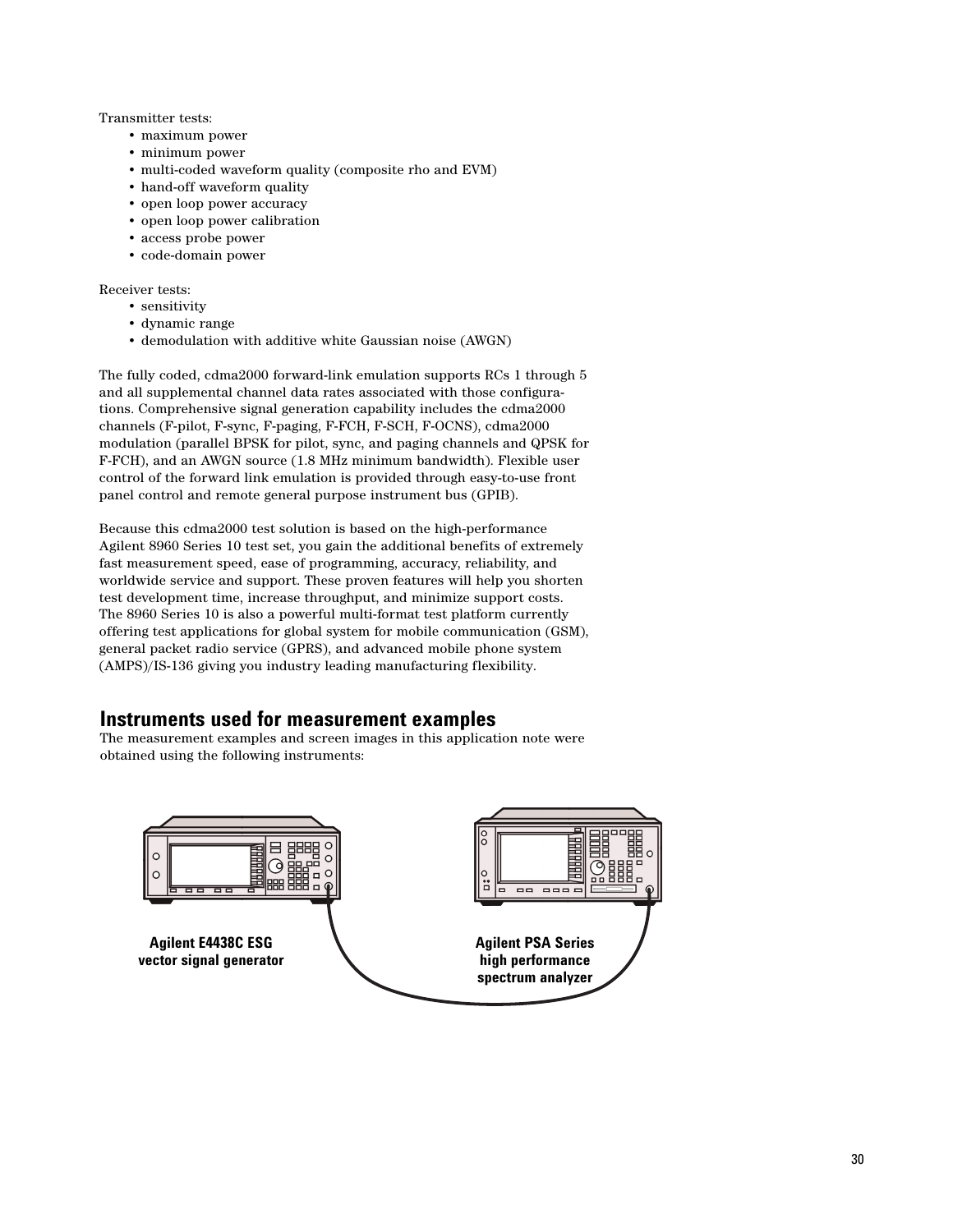# **Acronym glossary**

| 3GPP2 Third-Generation Partnership Project 2                                                              |
|-----------------------------------------------------------------------------------------------------------|
|                                                                                                           |
|                                                                                                           |
|                                                                                                           |
|                                                                                                           |
| ARIB Japanese Association of Radio Industries and Businesses                                              |
|                                                                                                           |
|                                                                                                           |
| CCDF Complementary Cumulative Distribution Function                                                       |
|                                                                                                           |
| cdmaOne Name identifying the EIA/TIA standard                                                             |
| (commonly referred to as IS-95) for 2G                                                                    |
| (commonly referred to as IS-95) for 2G<br>cdma2000 Name identifying the EIA/TIA standard (IS-2000) for 3G |
|                                                                                                           |
|                                                                                                           |
|                                                                                                           |
|                                                                                                           |
|                                                                                                           |
|                                                                                                           |
|                                                                                                           |
|                                                                                                           |
|                                                                                                           |
|                                                                                                           |
|                                                                                                           |
|                                                                                                           |
|                                                                                                           |
|                                                                                                           |
|                                                                                                           |
|                                                                                                           |
|                                                                                                           |
| GSM Global System for Mobile Communications                                                               |
|                                                                                                           |
|                                                                                                           |
|                                                                                                           |
|                                                                                                           |
|                                                                                                           |
|                                                                                                           |
|                                                                                                           |
|                                                                                                           |
|                                                                                                           |
|                                                                                                           |
|                                                                                                           |
| OCQPSK Orthogonal Complex Quadrature Phase Shift Keying                                                   |
|                                                                                                           |
| OVSF Orthangonal Variable Spreading Factor                                                                |
|                                                                                                           |
| QAM Quadrature Amplitude Modulation                                                                       |
| QOF Quasi-Orthogonal Functions                                                                            |
| QPSK Quadrature Phase Shift Keying                                                                        |
|                                                                                                           |
|                                                                                                           |
|                                                                                                           |
| R-CCCH Reverse Common Control Channel                                                                     |
|                                                                                                           |
| R-EACH Reverse Enhanced Access Channel                                                                    |
| R-FCH Reverse Fundamental Channel                                                                         |
|                                                                                                           |
|                                                                                                           |
| R-SCH Reverse Supplemental Channel                                                                        |
| TIA Telecommunications Industries Association                                                             |
|                                                                                                           |
| TTC Telecommunication Technology Committee                                                                |
| W-CDMA Wideband-Code Division Multiple Access (3G system)                                                 |
|                                                                                                           |
|                                                                                                           |

*For more information regarding these acronyms and other wireless industry terms, please consult our wireless dictionary at www.agilent.com/find/wireless.*